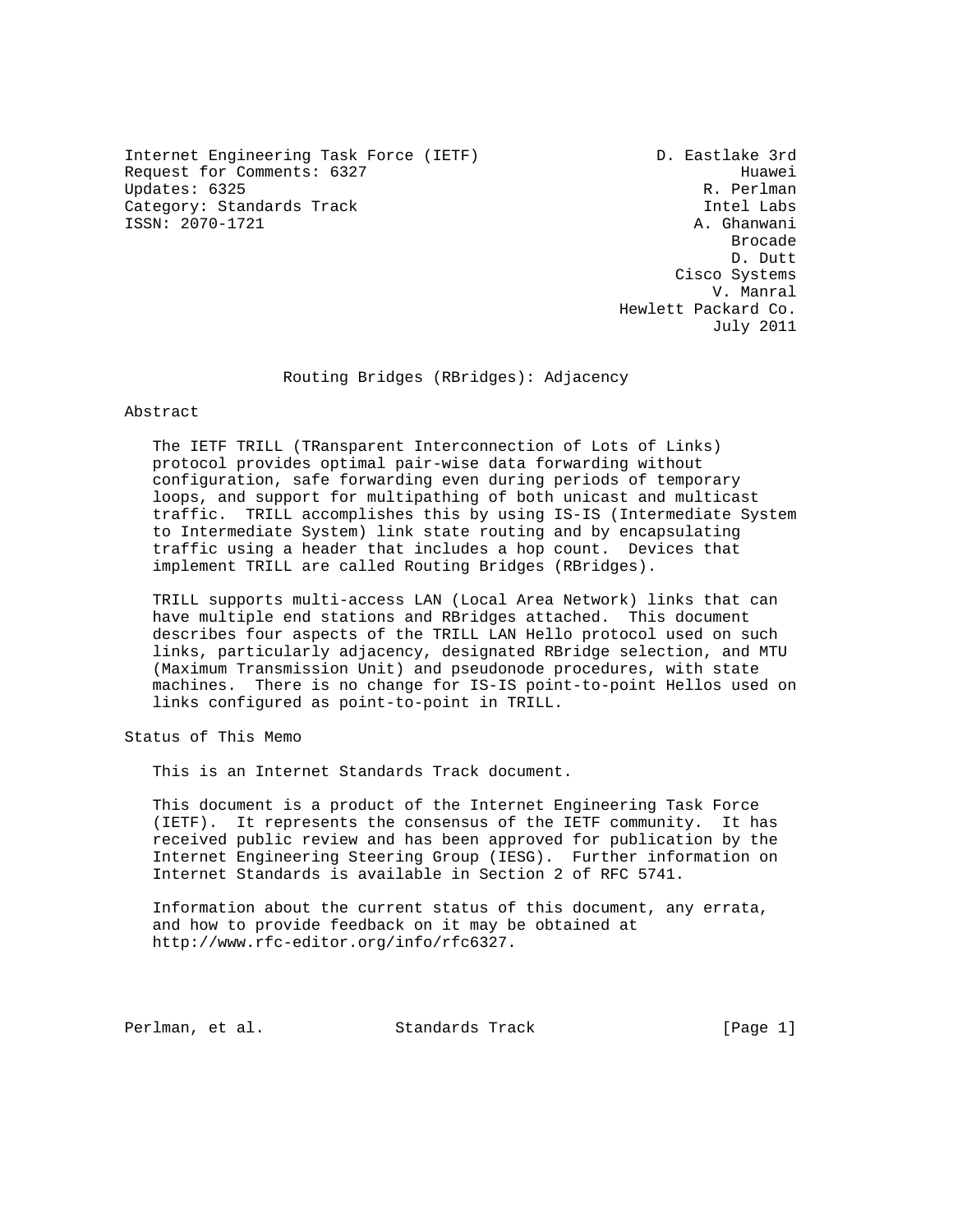Copyright Notice

 Copyright (c) 2011 IETF Trust and the persons identified as the document authors. All rights reserved.

 This document is subject to BCP 78 and the IETF Trust's Legal Provisions Relating to IETF Documents

 (http://trustee.ietf.org/license-info) in effect on the date of publication of this document. Please review these documents carefully, as they describe your rights and restrictions with respect to this document. Code Components extracted from this document must include Simplified BSD License text as described in Section 4.e of the Trust Legal Provisions and are provided without warranty as described in the Simplified BSD License.

Perlman, et al. Standards Track [Page 2]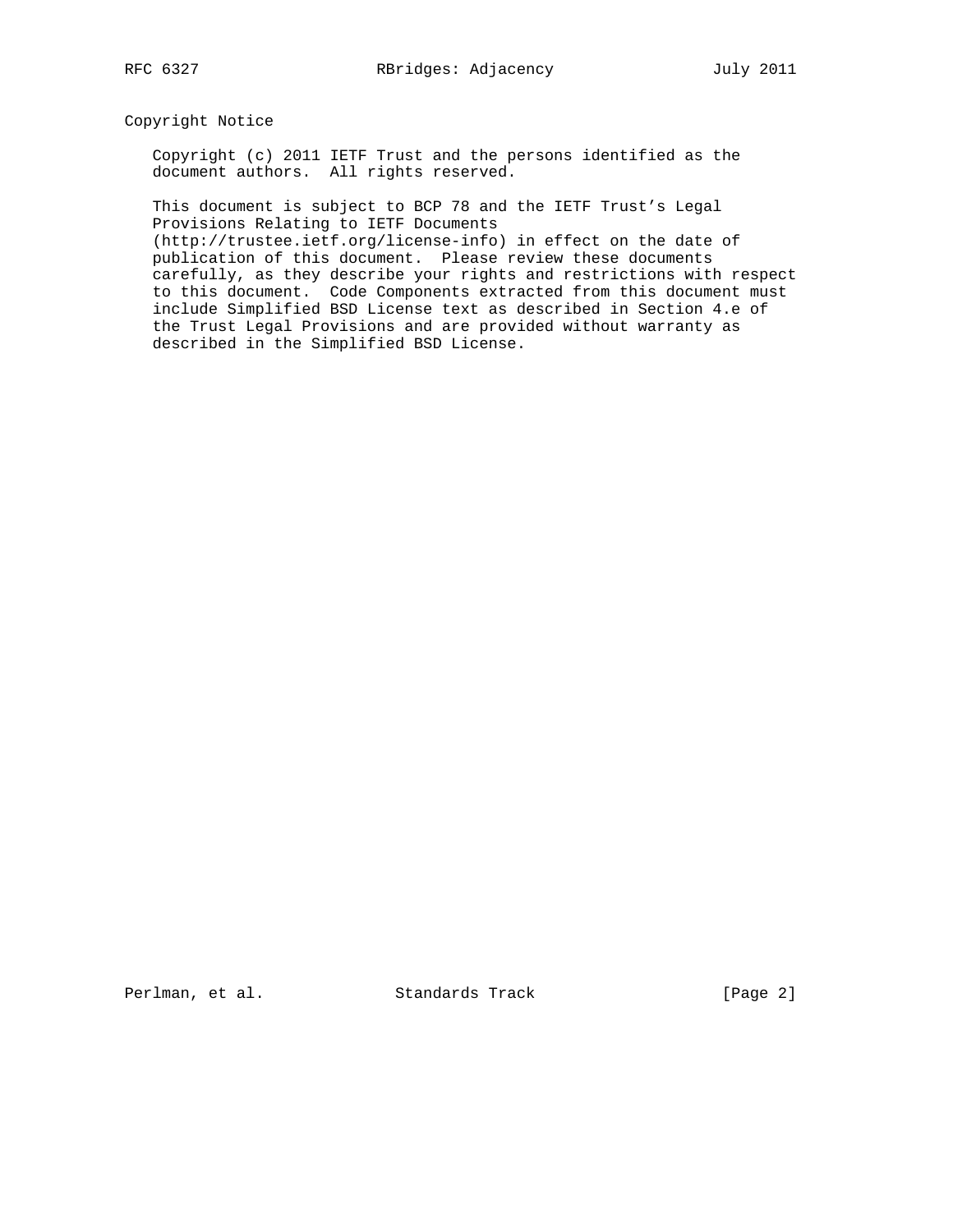|  | 2. The TRILL Hello Environment and Purposes 5      |
|--|----------------------------------------------------|
|  | 2.1. Incrementally Replacing 802.1Q-2005 Bridges 5 |
|  |                                                    |
|  |                                                    |
|  |                                                    |
|  | 2.5. Purposes of the TRILL Hello Protocol 8        |
|  |                                                    |
|  |                                                    |
|  | 3.2. Adjacency Table Entries and States 10         |
|  | 3.3. Adjacency and Hello Events 11                 |
|  | 3.4. Adjacency State Diagram and Table 13          |
|  |                                                    |
|  | 3.6. Insufficient Space in Adjacency Table 15      |
|  | 4. RBridge LAN Ports and DRB State 15              |
|  | 4.1. Port Table Entries and DRB Election State 16  |
|  |                                                    |
|  | 4.2.1. DRB Election Details 17                     |
|  |                                                    |
|  | 4.2.3. Change in Designated VLAN 18                |
|  |                                                    |
|  |                                                    |
|  |                                                    |
|  | 7. TRILL Hello Reception and Transmission 21       |
|  |                                                    |
|  |                                                    |
|  |                                                    |
|  |                                                    |
|  |                                                    |
|  |                                                    |
|  |                                                    |
|  |                                                    |

Perlman, et al. Standards Track [Page 3]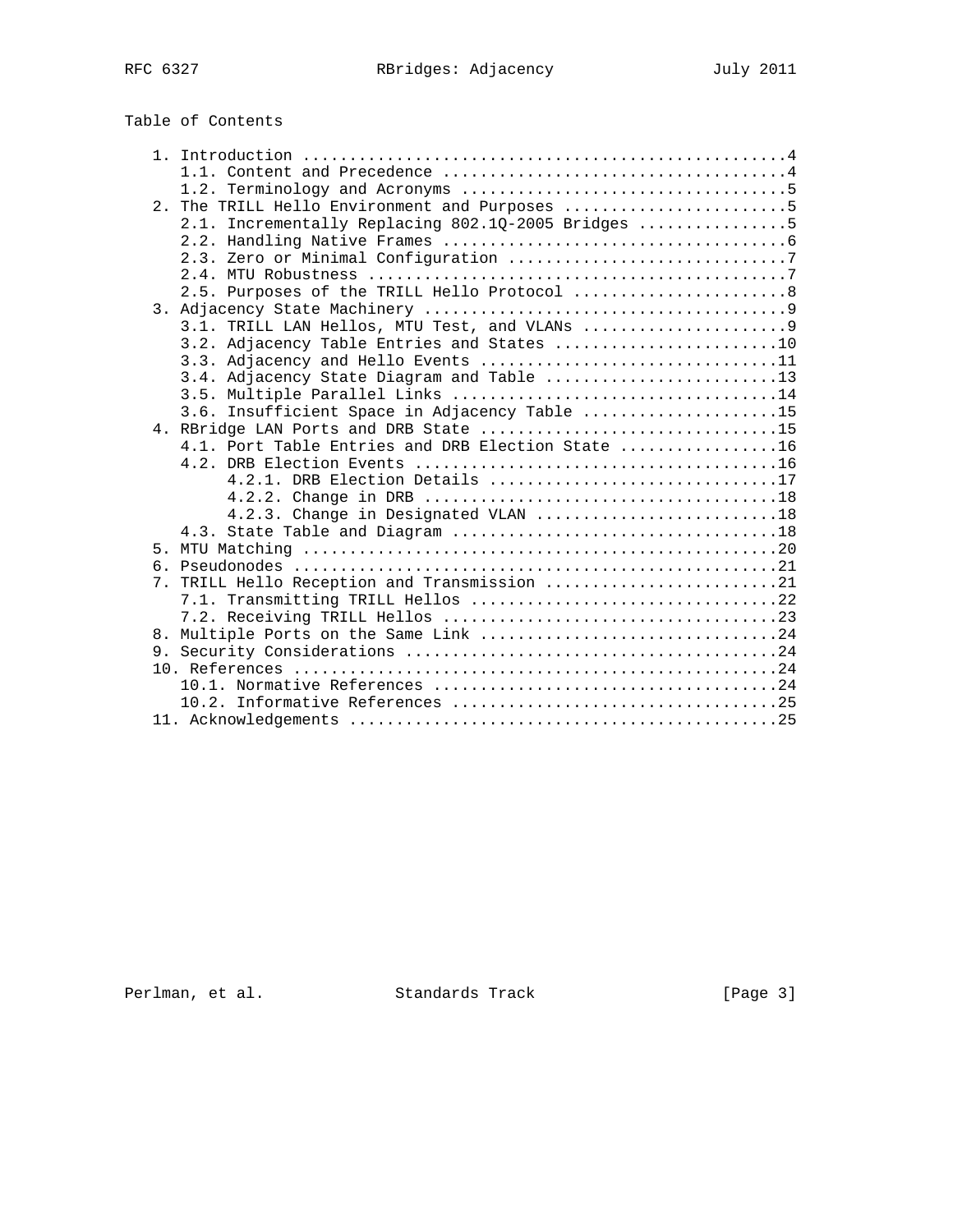### 1. Introduction

 The IETF TRILL (TRansparent Interconnection of Lots of Links) protocol [RFC6325] provides optimal pair-wise data frame forwarding without configuration, safe forwarding even during periods of temporary loops, and support for multipathing of both unicast and multicast traffic. TRILL accomplishes this by using [IS-IS] (Intermediate System to Intermediate System) link state routing and encapsulating traffic using a header that includes a hop count. The design supports VLANs (Virtual Local Area Networks) and optimization of the distribution of multi-destination frames based on VLANs and IP-derived multicast groups. Devices that implement TRILL are called RBridges (Routing Bridges).

 The purpose of this document is to improve the quality of the description of four aspects of the TRILL LAN (Local Area Network) Hello protocol that RBridges use on broadcast (LAN) links. It includes reference implementation details. Alternative implementations that interoperate on the wire are permitted. There is no change for IS-IS point-to-point Hellos used on links configured as point-to-point in TRILL.

 The scope of this document is limited to the following aspects of the TRILL LAN Hello protocol:

- Adjacency formation
- DRB (Designated RBridge aka DIS (Designated Intermediate System)) election
- Rules for 2-way and MTU (Maximum Transmission Unit) matching for advertisements
- Creation and use of pseudonodes

For other aspects of the TRILL base protocol, see [RFC6325].

## 1.1. Content and Precedence

 Section 2 below explains the rationale for the differences between the TRILL LAN Hello protocol and the Layer 3 IS-IS LAN Hello protocol [IS-IS] [RFC1195] in light of the environment for which the TRILL protocol is designed. It also describes the purposes of the TRILL LAN Hello protocol.

 Section 3 describes the adjacency state machine and its states and relevant events.

Perlman, et al. Standards Track [Page 4]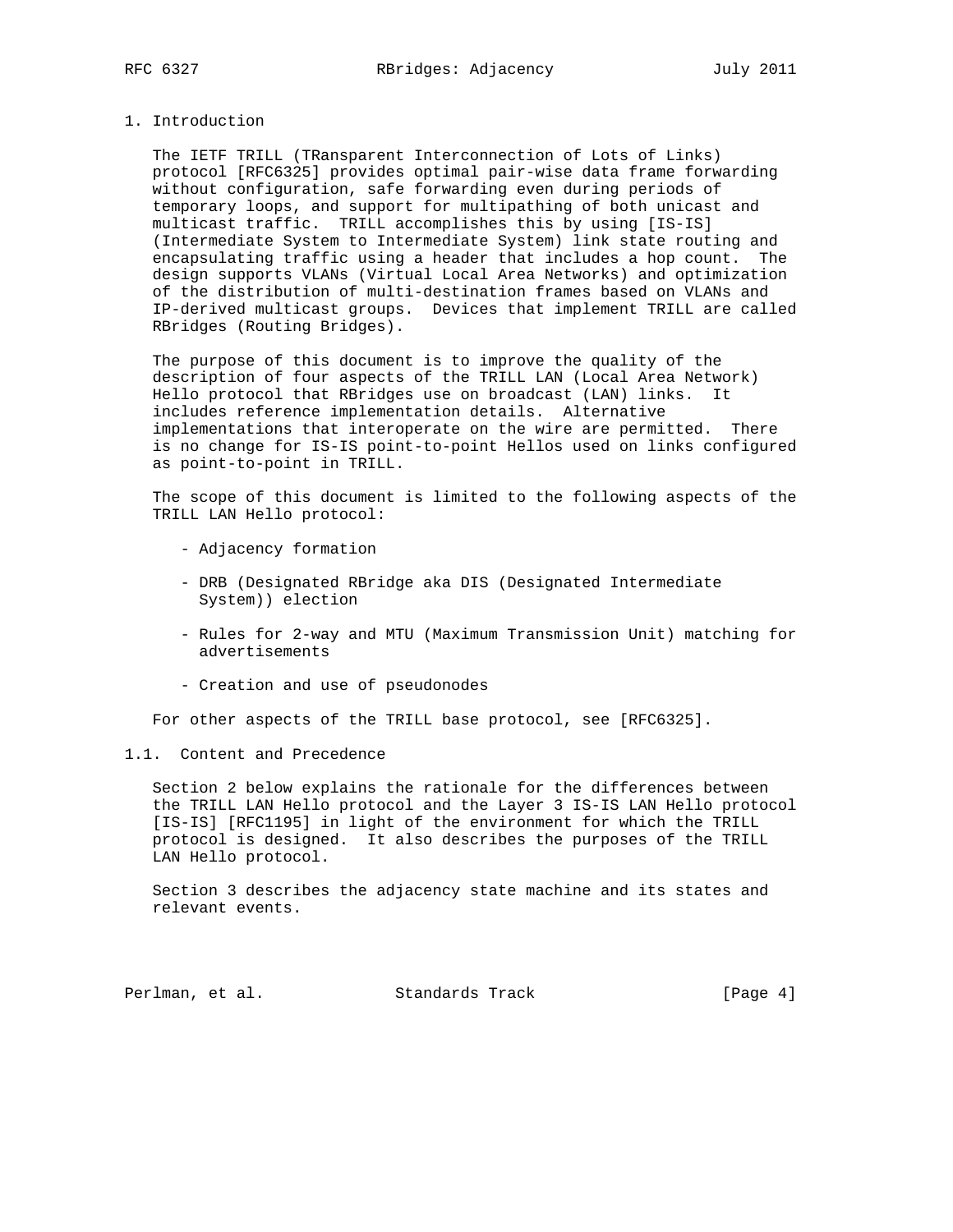Section 4 describes the Designated RBridge (DRB) election state machine for RBridge ports and its states and relevant events.

Section 5 describes MTU testing and matching on a TRILL link.

Section 6 discusses pseudonode creation and use.

 Section 7 provides more details on the reception and transmission of TRILL LAN Hellos.

Section 8 discusses multiple ports from one RBridge on the same link.

 In case of conflict between this document and [RFC6325], this document prevails.

1.2. Terminology and Acronyms

 This document uses the acronyms defined in [RFC6325] supplemented by the following additional acronym:

SNPA - Subnetwork Point of Attachment

 The key words "MUST", "MUST NOT", "REQUIRED", "SHALL", "SHALL NOT", "SHOULD", "SHOULD NOT", "RECOMMENDED", "MAY", and "OPTIONAL" in this document are to be interpreted as described in [RFC2119].

2. The TRILL-Hello Environment and Purposes

 [IS-IS] has subnetwork-independent functions and subnetwork-dependent functions. Currently, Layer 3 use of IS-IS supports two types of subnetworks: (1) point-to-point link subnetworks between routers and (2) general broadcast (LAN) subnetworks. Because of the differences between the environment of Layer 3 routers and the environment of TRILL RBridges, instead of the broadcast (LAN) subnetwork-dependent functions encountered at Layer 3, which are specified in [IS-IS] Section 8.4, the TRILL protocol uses modified subnetwork-dependent functions for a LAN subnetwork. The environmental differences are described in Sections 2.1 through 2.4, followed by a summation, in Section 2.5, of the purposes of the TRILL LAN Hello protocol.

2.1. Incrementally Replacing 802.1Q-2005 Bridges

 RBridges can incrementally replace IEEE [802.1Q-2005] bridges. Thus, RBridges need to provide similar services, including delivery of frames only to links in the frame's VLAN and priority queuing of frames, to the extent that multiple queues are implemented at any particular RBridge port.

Perlman, et al. Standards Track [Page 5]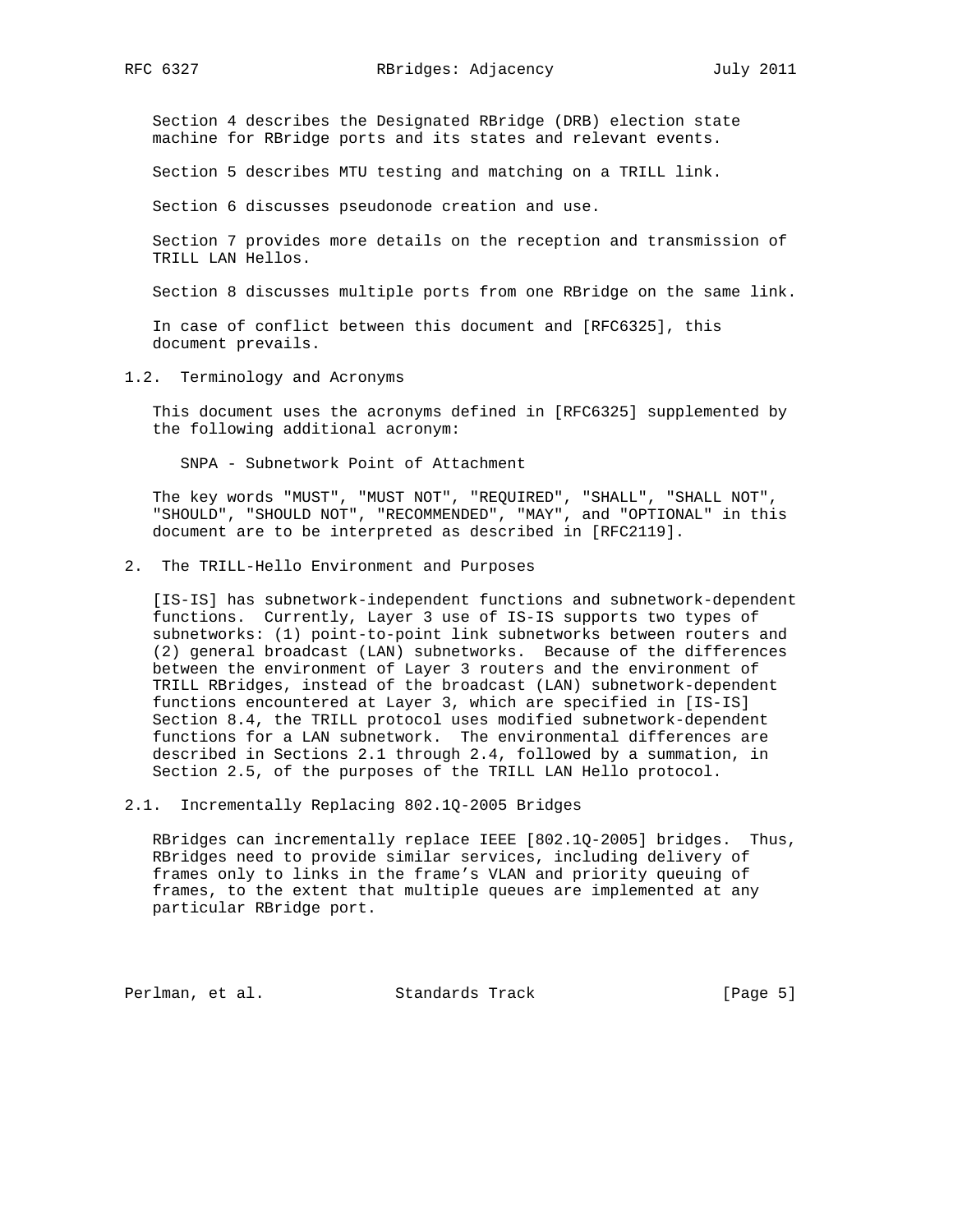RBridge ports are IEEE [802.1Q-2005] ports in terms of their frame VLAN and priority configuration and processing as described in Section 2.6 of [RFC6325]. When a frame is received through an RBridge port, like a frame received through any [802.1Q-2005] port, it has an associated VLAN ID and frame priority. When a frame is presented to an [802.1Q-2005] port for queuing and transmission, it must be accompanied by a VLAN ID and frame priority. However, whether the frame, if actually transmitted, will be VLAN tagged is determined by whether or not the port is configured to "strip VLAN tags". Furthermore, in the general case, a broadcast (LAN) link between RBridges can be a VLAN-capable bridged LAN that may be configured to partition VLANs.

 Because devices that restrict VLAN connectivity, such as bridged LANs or provider bridging equipment, can be part of the link between RBridges, TRILL Data and TRILL IS-IS frames between RBridges use the link's Designated VLAN. The Designated VLAN is dictated for a link by the elected Designated RBridge (equivalent to the Designated Intermediate System at Layer 3). Because TRILL Data frames flow between RBridges on a link only in the link's Designated VLAN, adjacency for routing calculations is based only on connectivity characteristics in that VLAN.

### 2.2. Handling Native Frames

 Ordinary Layer 3 data packets are already "tamed" when they are originated by an end station: they include a hop count and Layer 3 source and destination address fields. Furthermore, for ordinary data packets, there is no requirement to preserve their outer Layer 2 addressing and, at least if the packets are unicast, they are addressed to their first hop router. In contrast, RBridges running TRILL must accept, transport, and deliver untamed "native" frames (as defined in Section 1.4 of [RFC6325]). Native frames lack a TRILL hop count field. Native frames also have Layer 2 addresses that indicate their source and are used as the basis for their forwarding. These Layer 2 addresses must be preserved for delivery to the native frame's Layer 2 destination. One resulting difference is that RBridge ports providing native frame service must receive in promiscuous MAC (Media Access Control) address mode, while Layer 3 router ports typically receive in a regularly selective MAC address mode.

 TRILL handles this by having, on the link where an end station originated a native frame, one RBridge "ingress" such a locally originated native frame by adding a TRILL Header that includes a hop count, thus converting it to a TRILL Data frame. This augmented frame is then routed to one RBridge on the link having the destination end station for the frame (or one RBridge on each such

Perlman, et al. Standards Track [Page 6]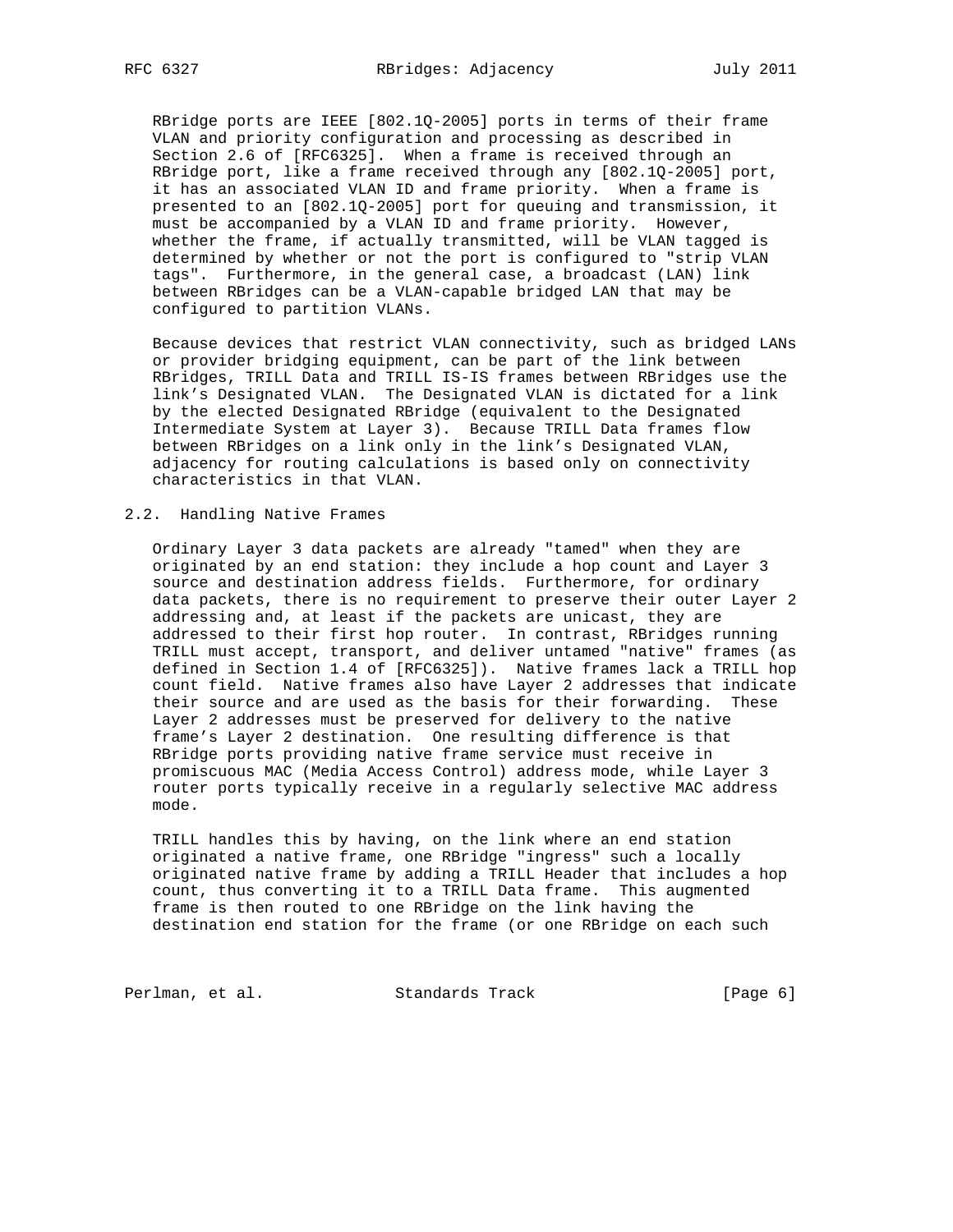link if it is a multi-destination frame). Such final RBridges perform an "egress" function, removing the TRILL Header and delivering the original frame to its destination(s). (For the purposes of TRILL, a Layer 3 router is an end station.)

 Care must be taken to avoid a loop that would involve egressing a native frame and then re-ingressing it because, while it is in native form, it would not be protected by a hop count. Such a loop could involve multiplication of the number of frames each time around and would likely saturate all links involved within milliseconds. For TRILL, safety against such loops for a link is more important than data connectivity on that link.

 The primary TRILL defense mechanism against such loops, which is mandatory, is to assure that, as far as practically possible, there is only a single RBridge on each link that is in charge of ingressing and egressing native frames from and to that link. This is the Designated RBridge that is elected using TRILL LAN Hellos as further described in Sections 2.5 and 4 below.

 Because bridged LANs between RBridges can be configured in complex ways (e.g., so that some VLANs pass frames unidirectionally) and loop safety is important, there are additional TRILL defenses against loops that are beyond the scope of this document. Specifically, these defend against the occurrence of looping traffic that is in native format for part of the loop. These additional defenses have no effect on adjacency states or the receipt or forwarding of TRILL Data frames; they only affect native frame ingress and egress.

### 2.3. Zero or Minimal Configuration

 RBridges are expected to provide service with zero configuration, except for services such as non-default VLAN or priority that require configuration when offered by [802.1Q-2005] bridges. This differs from Layer 3 routing where routers typically need to be configured as to the subnetworks connected to each port, etc., to provide service.

# 2.4. MTU Robustness

 TRILL IS-IS needs to be robust against links with reasonably restricted MTUs, including links that accommodate only classic Ethernet frames, despite the addition of reasonable headers such as VLAN tags. This is particularly true for TRILL LAN Hellos so as to assure that a unique DRB is elected.

 TRILL will also be used inside data centers where it is not uncommon for all or most of the links and switches to support frames substantially larger than the classic Ethernet maximum. For example,

Perlman, et al. Standards Track [Page 7]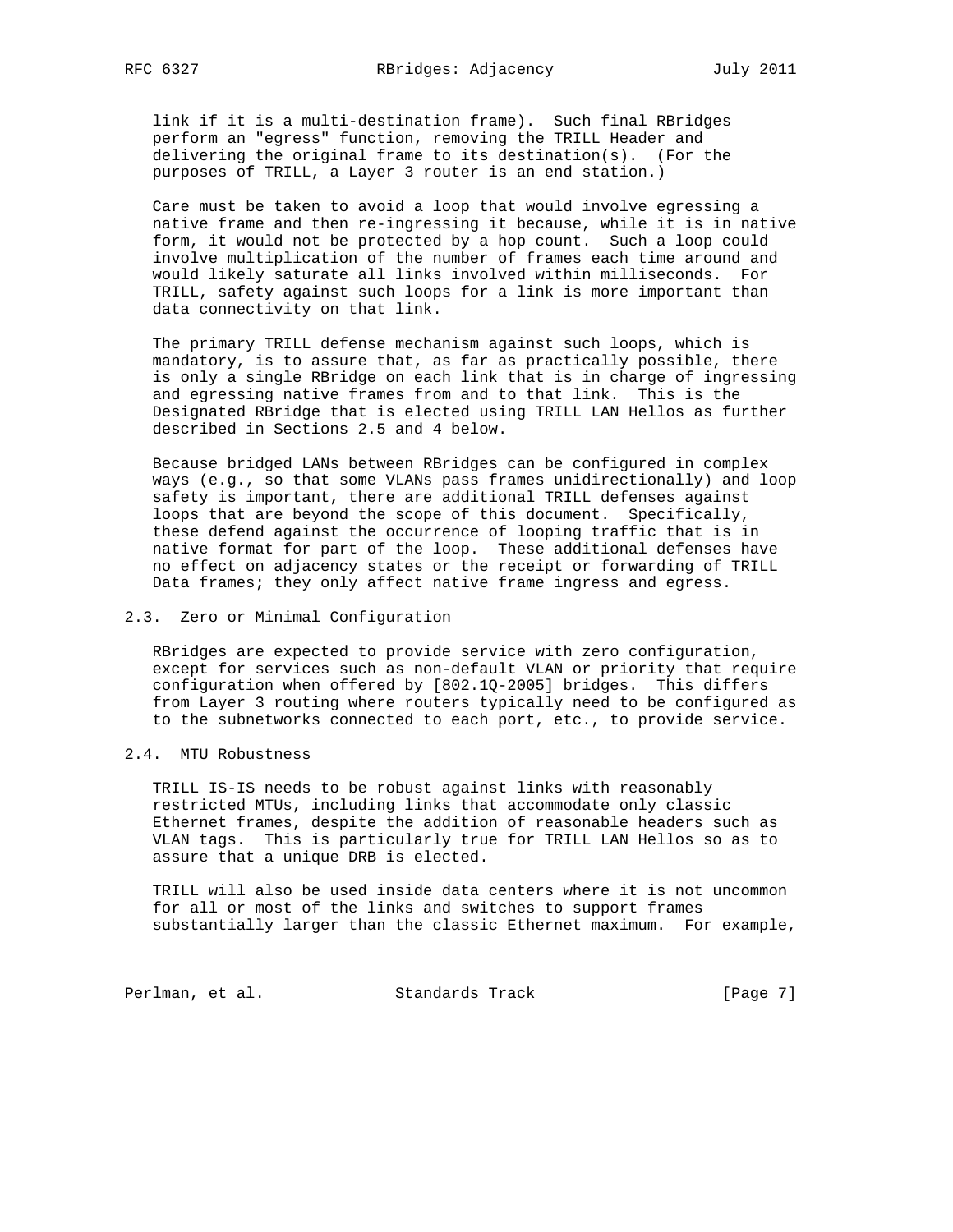they may have an MTU adequate to comfortably handle Fiber Channel over Ethernet frames, for which T11 recommends a 2,500-byte MTU [FCoE]. It would be beneficial for an RBridge campus with such a large MTU to be able to safely make use of it.

 These needs are met by limiting the size of TRILL LAN Hellos and by the use of MTU testing as described below.

### 2.5. Purposes of the TRILL-Hello Protocol

 There are three purposes for the TRILL-Hello protocol as listed below along with a reference to the section of this document in which each is discussed:

- a) To determine which RBridge neighbors have acceptable connectivity to be reported as part of the topology (Section 3)
- b) To elect a unique Designated RBridge on the link (Section 4)
- c) To determine the MTU with which it is possible to communicate with each RBridge neighbor (Section 5)

 In Layer 3 IS-IS, all three of these functions are combined. Hellos may be padded to the maximum length (see [RFC3719], Section 6) so that a router neighbor is not even discovered if it is impossible to communicate with it using maximum-sized packets. Also, even if Hellos from a neighbor R2 are received by R1, if connectivity to R2 is not 2-way (i.e., R2 does not list R1 in R2's Hello), then R1 does not consider R2 as a Designated Router candidate. Because of this logic, it is possible at Layer 3 for multiple Designated Routers to be elected on a LAN, with each representing the LAN as a pseudonode. It appears to the topology as if the LAN is now two or more separate LANs. Although this is surprising, it does not disrupt Layer 3 IS-IS.

 In contrast, this behavior is not acceptable for TRILL, since in TRILL it is important that all RBridges on the link know about each other, and choose a single RBridge to be the DRB and to control the native frame ingress and egress on that link. Otherwise, multiple RBridges might encapsulate/decapsulate the same native frame, forming loops that are not protected by the hop count in the TRILL header as discussed above.

 So, the TRILL-Hello protocol is best understood by focusing on each of these functions separately.

Perlman, et al. Standards Track [Page 8]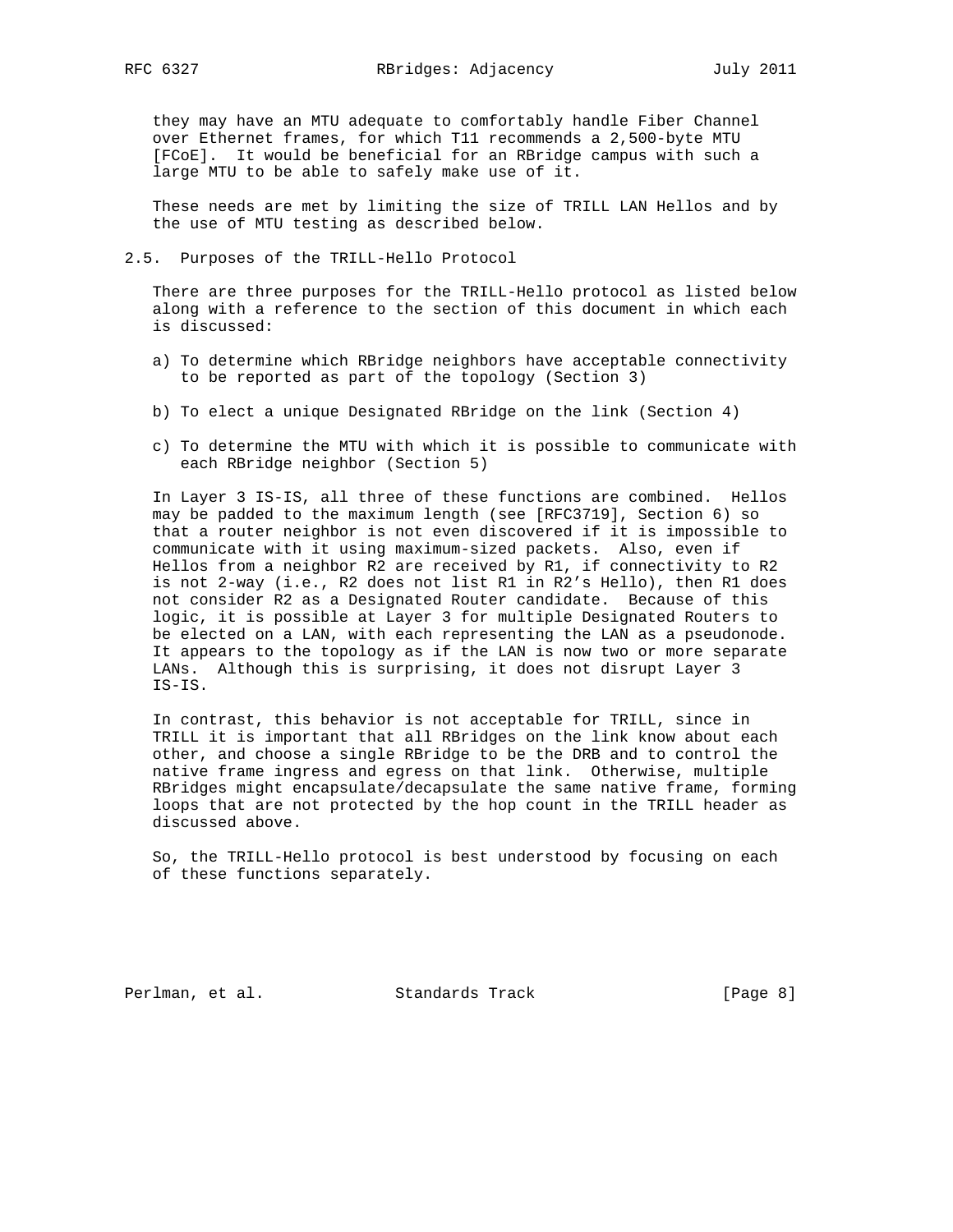One other issue with TRILL LAN Hellos is to ensure that subsets of the information can appear in any single message, and be processable, in the spirit of IS-IS Link State PDUs (LSPs) and Complete Sequence Number PDUs (CSNPs). TRILL-Hello frames, even though they are not padded, can become very large. An example where this might be the case is when some sort of backbone technology interconnects hundreds of TRILL sites over what would appear to TRILL to be a giant Ethernet, where the RBridges connected to that cloud will perceive that backbone to be a single link with hundreds of neighbors. Thus, the TRILL Hello uses a different Neighbor TLV [RFC6326] that lists neighbors seen for a range of MAC (SNPA) addresses.

## 3. Adjacency State Machinery

 Each RBridge port has associated with it a port state, as discussed in Section 4, and a table of zero or more adjacencies as discussed in this section. The states such adjacencies can have, the events that cause state changes, the actions associated with those state changes, and a state table and diagram are given below.

## 3.1. TRILL LAN Hellos, MTU Test, and VLANs

 The determination of LSP-reported adjacencies on links that are not configured as point-to-point is made using TRILL LAN Hellos (see also Section 7) and an optional MTU test. Appropriate TRILL LAN Hello exchange and the satisfaction of the MTU test, if the MTU test is enabled (see Section 5), is required for there to be an adjacency that will be reported in an LSP of the RBridge in question.

 Because bridges acting as glue on the LAN might be configured in such a way that some VLANs are partitioned, it is necessary for RBridges to transmit Hellos with multiple VLAN tags. The conceptually simplest solution may have been to have all RBridges transmit up to 4,094 times as many Hellos, one with each legal VLAN ID enabled at each port, but this would obviously have deleterious performance implications. So, the TRILL protocol specifies that if RB1 knows it is not the DRB, it transmits its Hellos on only a limited set of VLANs, and only an RBridge that believes itself to be the DRB on a port "sprays" its TRILL Hellos on all of its enabled VLANs at a port (with the ability to configure to send on only a subset of those). The details are given in [RFC6325], Section 4.4.3.

 If the MAC (SNPA) address of more than one RBridge port on a link are the same, all but one of such ports are put in the Suspended state (see Section 4) and do not participate in the link except to monitor whether they should stay suspended.

Perlman, et al. Standards Track [Page 9]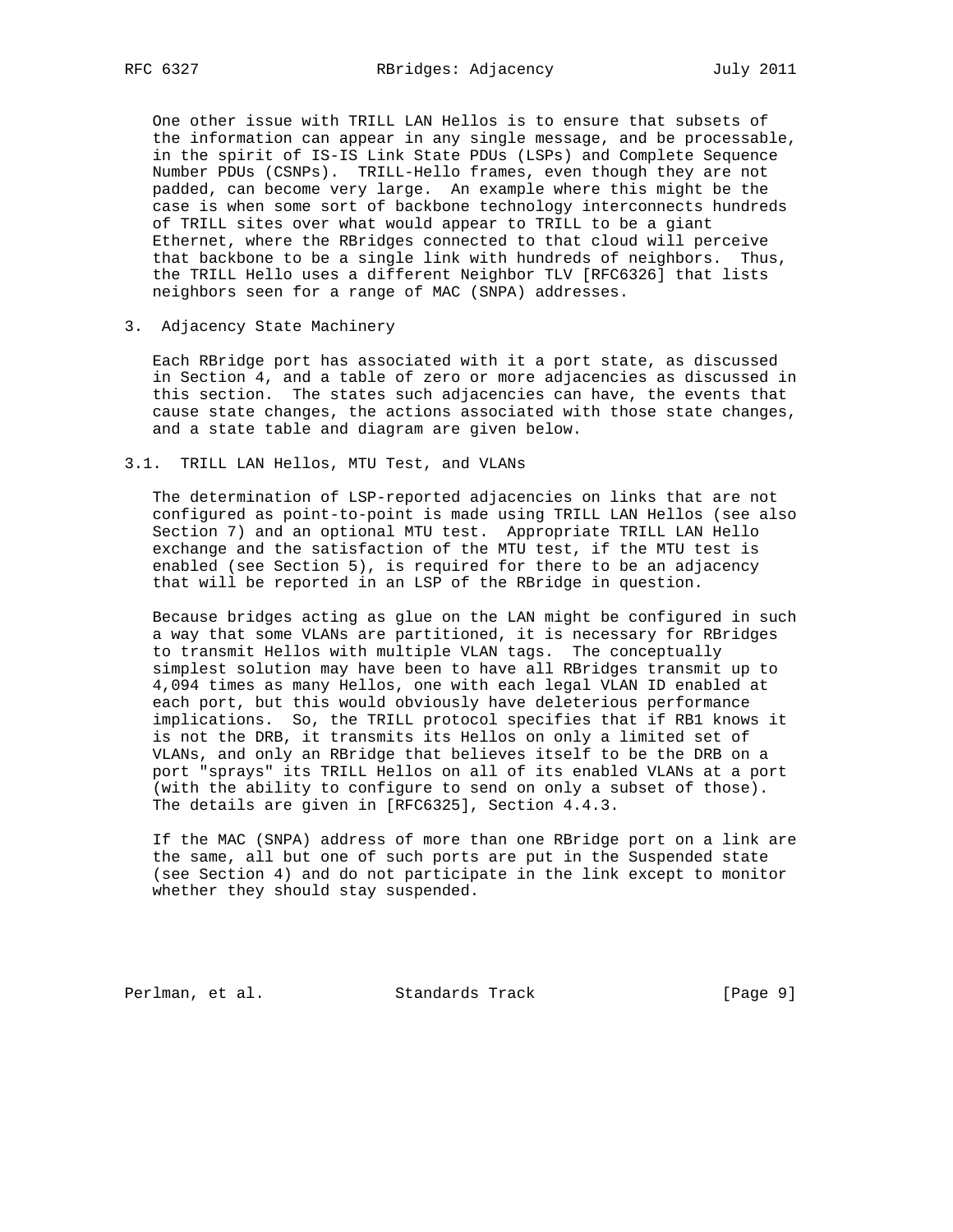All TRILL LAN Hellos issued by an RBridge on a particular port MUST have the same source MAC address, priority, desired Designated VLAN, and Port ID, regardless of the VLAN in which the Hello is sent. Of course, the priority and desired Designated VLAN can change on occasion, but then the new value must similarly be used in all TRILL Hellos on the port, regardless of VLAN.

#### 3.2. Adjacency Table Entries and States

Each adjacency is in one of the following four states:

Down:

 This is a virtual state for convenience in creating state diagrams and tables. It indicates that the adjacency is non existent, and there is no entry in the adjacency table for it.

Detect:

 An adjacent neighbor has been detected either (1) not on the Designated VLAN or (2) on the Designated VLAN, but neither 2-way connectivity nor the MTU of such connectivity has been confirmed.

2-Way:

 2-way connectivity to the neighbor has been found on the Designated VLAN but MTU testing is enabled and has not yet confirmed that the connectivity meets the campus minimum MTU requirement.

Report:

 There is 2-way connectivity to the neighbor on the Designated VLAN and either MTU testing has confirmed that the connectivity meets the campus minimum MTU requirement or MTU testing is not enabled. This connectivity will be reported in an LSP (with appropriate provision for the link pseudonode, if any, as described in Section 6).

 For an adjacency in any of the three non-down states (Detect, 2-Way, or Report), there will be an adjacency table entry. That entry will give the state of the adjacency and will also include the information listed below.

 o The address of the neighbor (that is, its SNPA address, usually a 48-bit MAC address), and the Port ID and the System ID in the received Hellos. Together, these three quantities uniquely identify the adjacency.

Perlman, et al. Standards Track [Page 10]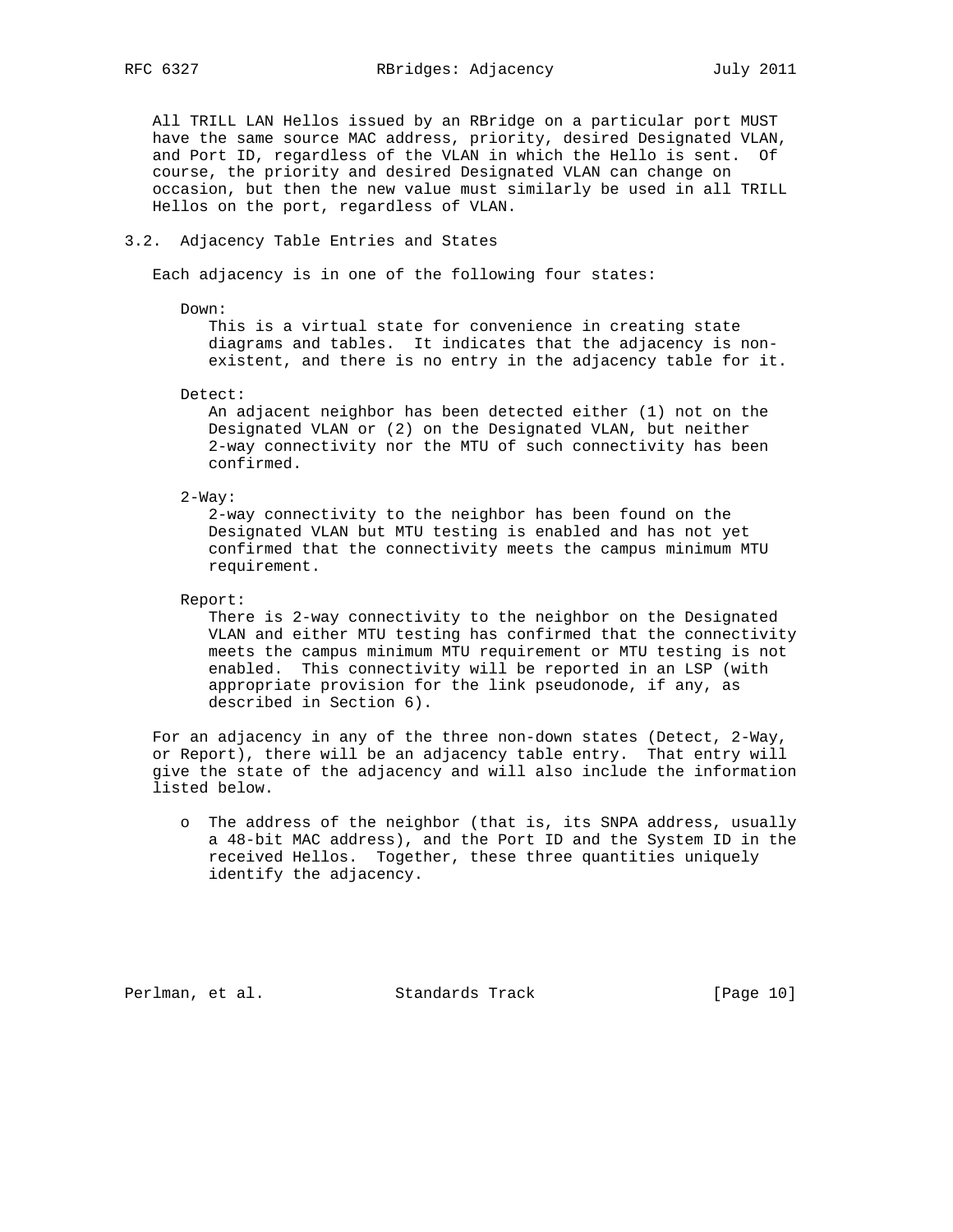- o Exactly two Hello holding timers, each consisting of a 16-bit unsigned integer number of seconds: a Designated VLAN holding timer and a non-Designated VLAN holding timer.
- o The 7-bit unsigned priority of the neighbor to be the DRB.
- o The VLAN that the neighbor RBridge wants to be the Designated VLAN on the link, called the desired Designated VLAN.

### 3.3. Adjacency and Hello Events

The following events can change the state of an adjacency:

- A0. Receive a TRILL Hello whose source MAC address (SNPA) is equal to that of the port on which it is received. This is a special event that is handled as described immediately after this list of events. It does not appear in the state transition table or diagram.
- A1. Receive a TRILL Hello (other than an A0 event) on the Designated VLAN with a TRILL Neighbor TLV that explicitly lists the receiver's (SNPA) address.
- A2. Receive a TRILL Hello (other than an A0 event) that either (1) is not on the Designated VLAN (any TRILL Neighbor TLV in such a Hello is ignored) or (2) is on the Designated VLAN but does not contain a TRILL Neighbor TLV covering an address range that includes the receiver's (SNPA) address.
- A3. Receive a TRILL Hello (other than an A0 event) on the Designated VLAN with one or more TRILL Neighbor TLVs covering an address range that includes the receiver's (SNPA) address -- and none of which lists the receiver.
- A4. The expiration of one or both Hello holding timers results in them both being expired.
- A5. The Designated VLAN Hello holding timer expires, but the non- Designated VLAN Hello holding timer still has time left until it expires.
- A6. MTU test successful.
- A7. MTU test was successful but now fails.
- A8. The RBridge port goes operationally down.

Perlman, et al. Standards Track [Page 11]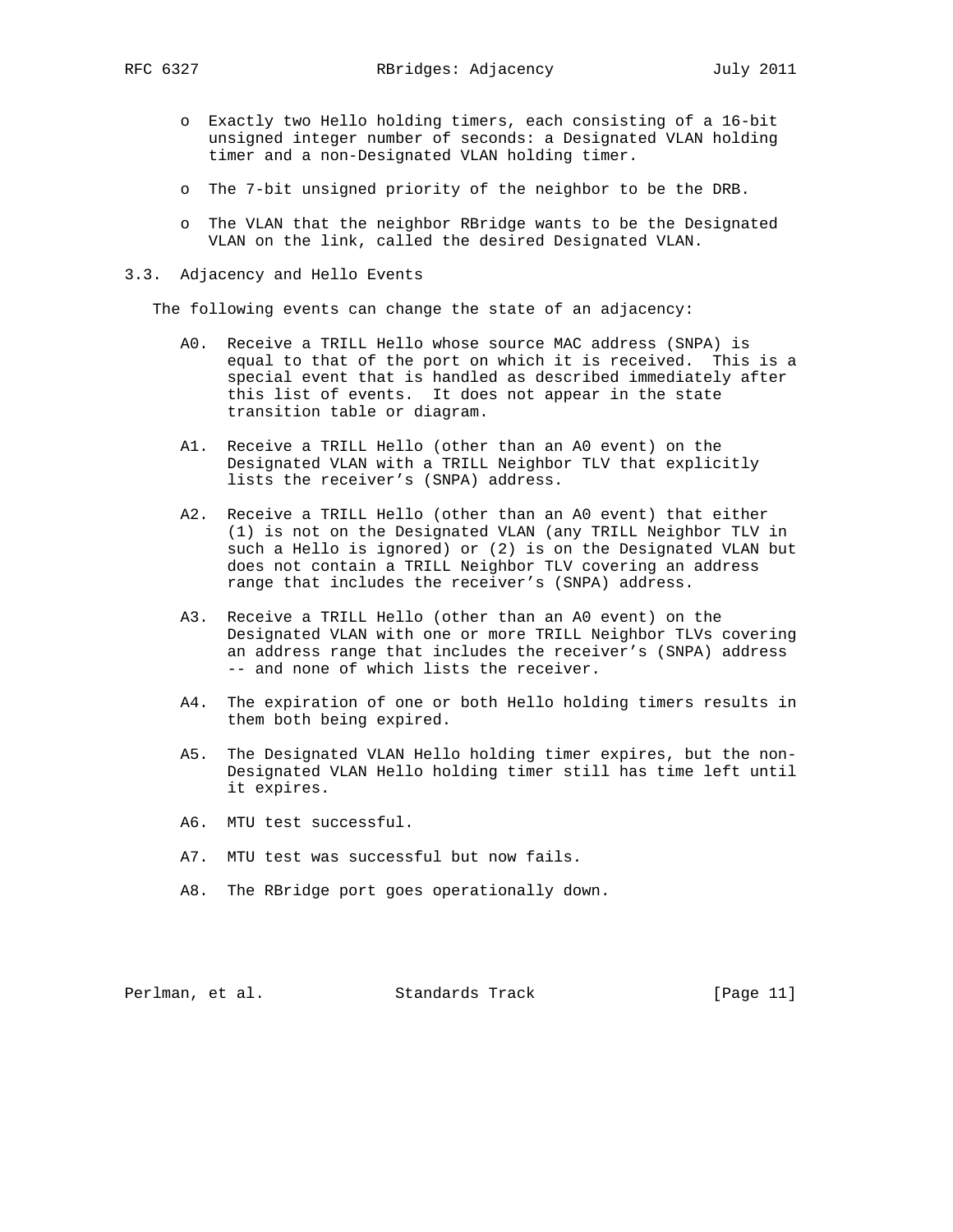For the special A0 event, the Hello is examined to determine if it is higher priority to be the DRB than the port on which it is received as described in Section 4.2.1. If the Hello is of lower priority than the receiving port, it is discarded with no further action. If it is of higher priority than the receiving port, then any adjacencies for that port are discarded (transitioned to the Down state), and the port is suspended as described in Section 4.2.

 The receipt of a TRILL LAN Hello with a source MAC (SNPA) address different from that of the receiving port (that is, the occurrence of events A1, A2, or A3), causes the following actions (except where the Hello would create a new adjacency table entry, the table is full, or the Hello is too low priority to displace an existing entry as described in Section 3.6). The Designated VLAN used in these actions is the Designated VLAN dictated by the DRB determined without taking the received TRILL LAN Hello into account (see Section 4).

- o If the receipt of the Hellos creates a new adjacency table entry, the neighbor RBridge MAC (SNPA) address, Port ID, and System ID are set from the Hello.
- o The appropriate Hello holding timer for the adjacency, depending on whether or not the Hello was received on the Designated VLAN, is set to the Holding Time field of the Hello. If the receipt of the Hello is creating a new adjacency table entry, the other timer is set to expired.
- o The priority of the neighbor RBridge to be the DRB is set to the priority field of the Hello.
- o The VLAN that the neighbor RBridge wants to be the Designated VLAN on the link is set from the Hello.
- o If the creation of a new adjacency table entry or the priority update above changes the results of the DRB election on the link, the appropriate RBridge port event (D2 or D3) occurs, after the above actions, as described in Section 4.2.
- o If there is no change in the DRB, but the neighbor Hello is from the DRB and has a changed Designated VLAN from the previous Hello received from the DRB, the result is a change in Designated VLAN for the link as specified in Section 4.2.3.

 An event A4 resulting in both Hello Holding timers for an adjacency being expired and the adjacency going Down may also result in an event D3 as described in Section 4.2.

Perlman, et al. Standards Track [Page 12]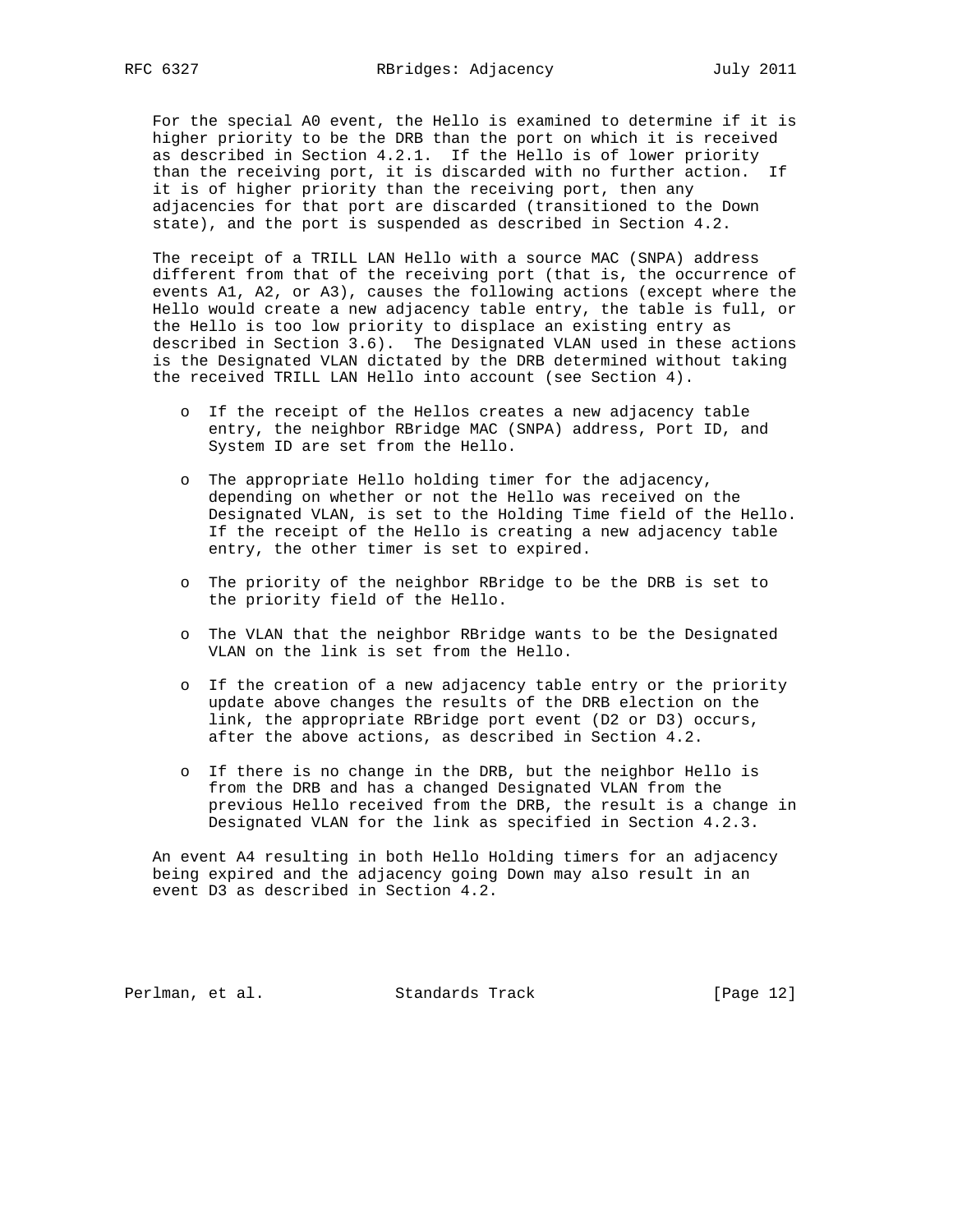Concerning events A6 and A7, if MTU testing is not enabled, A6 is considered to occur immediately upon the adjacency entering the 2-Way state, and A7 cannot occur.

See further TRILL LAN Hello receipt details in Section 7.

# 3.4. Adjacency State Diagram and Table

 The table below shows the transitions between the states defined above based on the events defined above:

| Event          | Down    | Detect  | $2-Way$ | Report  |
|----------------|---------|---------|---------|---------|
| A1             | $2-Way$ | $2-Way$ | $2-Way$ | Report  |
| A2             | Detect  | Detect  | $2-Way$ | Report  |
| A <sub>3</sub> | Detect  | Detect  | Detect  | Detect  |
| A4             | N/A     | Down    | Down    | Down    |
| A5             | N/A     | Detect  | Detect  | Detect  |
| A6             | N/A     | N/A     | Report  | Report  |
| A7             | N/A     | N/A     | $2-Way$ | $2-Way$ |
| A8             | Down    | Down    | Down    | Down    |

 N/A indicates that the event to the left is Not Applicable in the state at the top of the column. These events affect only a single adjacency. The special A0 event transitions all adjacencies to Down, as explained immediately after the list of adjacency events above.

Perlman, et al. Standards Track [Page 13]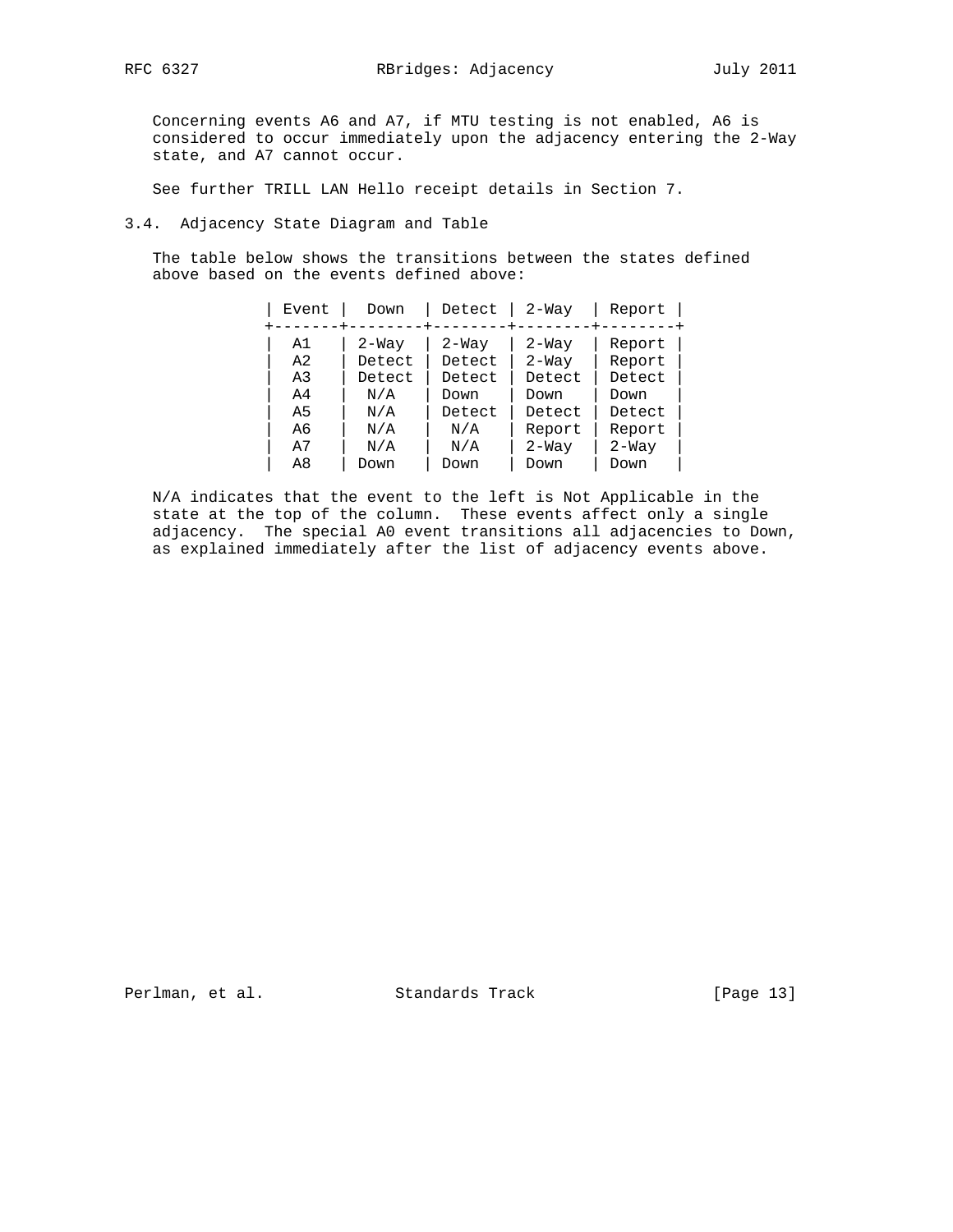

 The diagram below presents the same information as that in the state table:

# 3.5. Multiple Parallel Links

 There can be multiple parallel adjacencies between neighbor RBridges that are visible to TRILL. (Multiple low-level links that have been bonded together by technologies such as link aggregation [802.1AX] appear to TRILL as a single link over which only a single TRILL adjacency could be established.)

 Any such links that have pseudonodes (see Section 6) are distinguished in the topology; such adjacencies, if they are in the Report state, appear in LSPs as per Section 6. However, there can be

Perlman, et al. Standards Track [Page 14]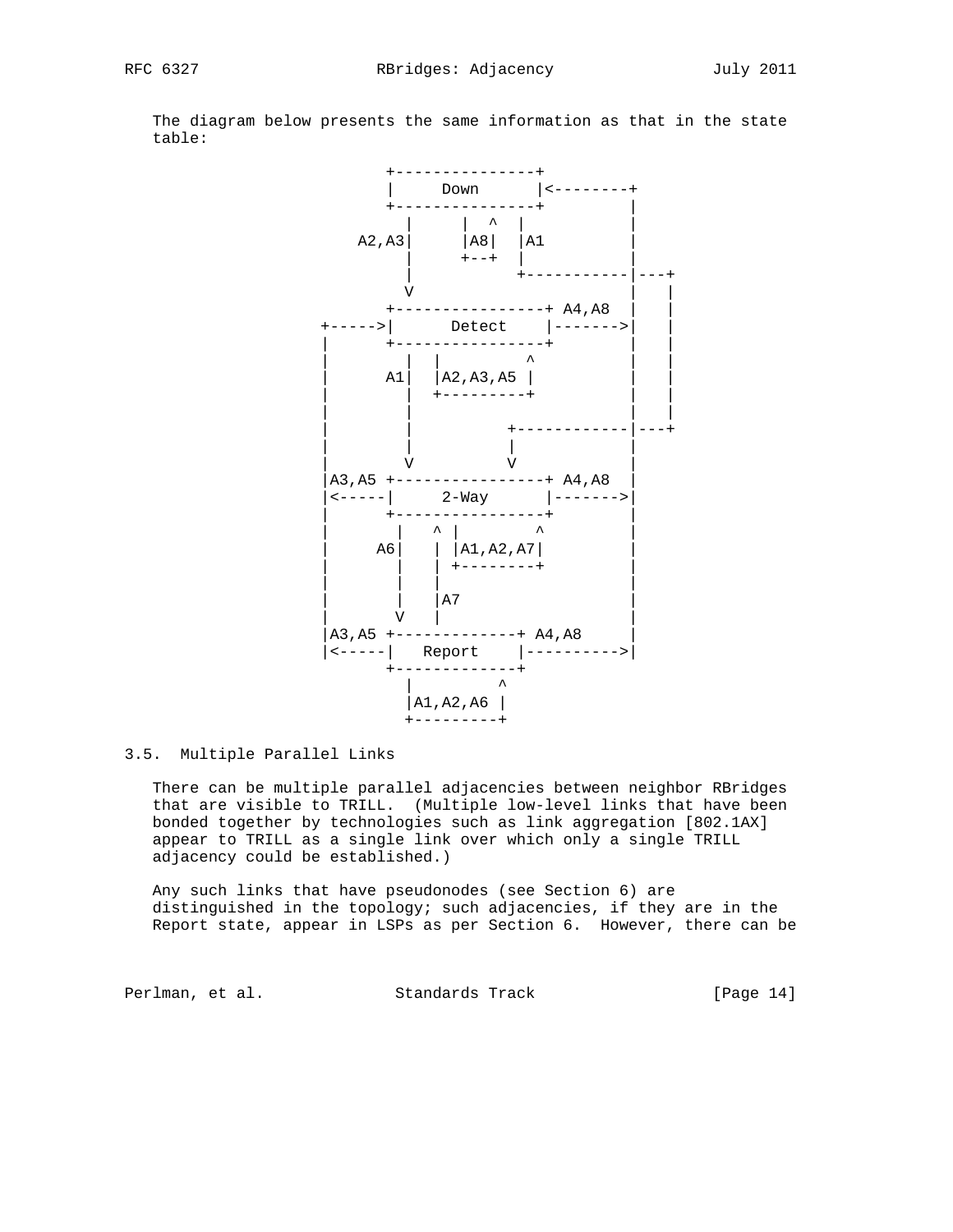multiple parallel adjacencies without pseudonodes because they are point-to-point adjacencies or LAN adjacencies for which a pseudonode is not being created. Such parallel, non-pseudonode adjacencies in the Report state appear in LSPs as a single adjacency. The cost of such an adjacency MAY be adjusted downwards to account for the parallel paths. Multipathing across such parallel connections can be freely done for unicast TRILL Data traffic on a per-flow basis but is restricted for multi-destination traffic, as described in Section 4.5.2 (point 3) and Appendix C of [RFC6325].

3.6. Insufficient Space in Adjacency Table

 If the receipt of a TRILL LAN Hello would create a new adjacency table entry (that is, would transition an adjacency out of the Down state), there may be no space for the new entry. In that case, the DRB election priority (see Section 4.2.1) of the new entry that would be created is compared with that priority for the existing entries. If the new entry is higher priority than the lowest priority existing entry, it replaces the lowest priority existing entry, which is transitioned to the Down state.

4. RBridge LAN Ports and DRB State

 The information at an RBridge associated with each of its LAN ports includes the following:

- o Enablement bit, which defaults to enabled.
- o SNPA address (usually a 48-bit MAC address) of the port.
- o Port ID, used in TRILL Hellos sent on the port.
- o The Holding Time, used in TRILL Hellos sent on the port.
- o The Priority to be the DRB, used in TRILL Hellos sent on the port.
- o The DRB status of the port, determined as specified below.
- o A 16-bit unsigned Suspension timer, measured in seconds.
- o The desired Designated VLAN. The VLAN this RBridge wants to be the Designated VLAN for the link out this port, used in TRILL Hellos sent on the port.
- o A table of zero or more adjacencies (see Section 3).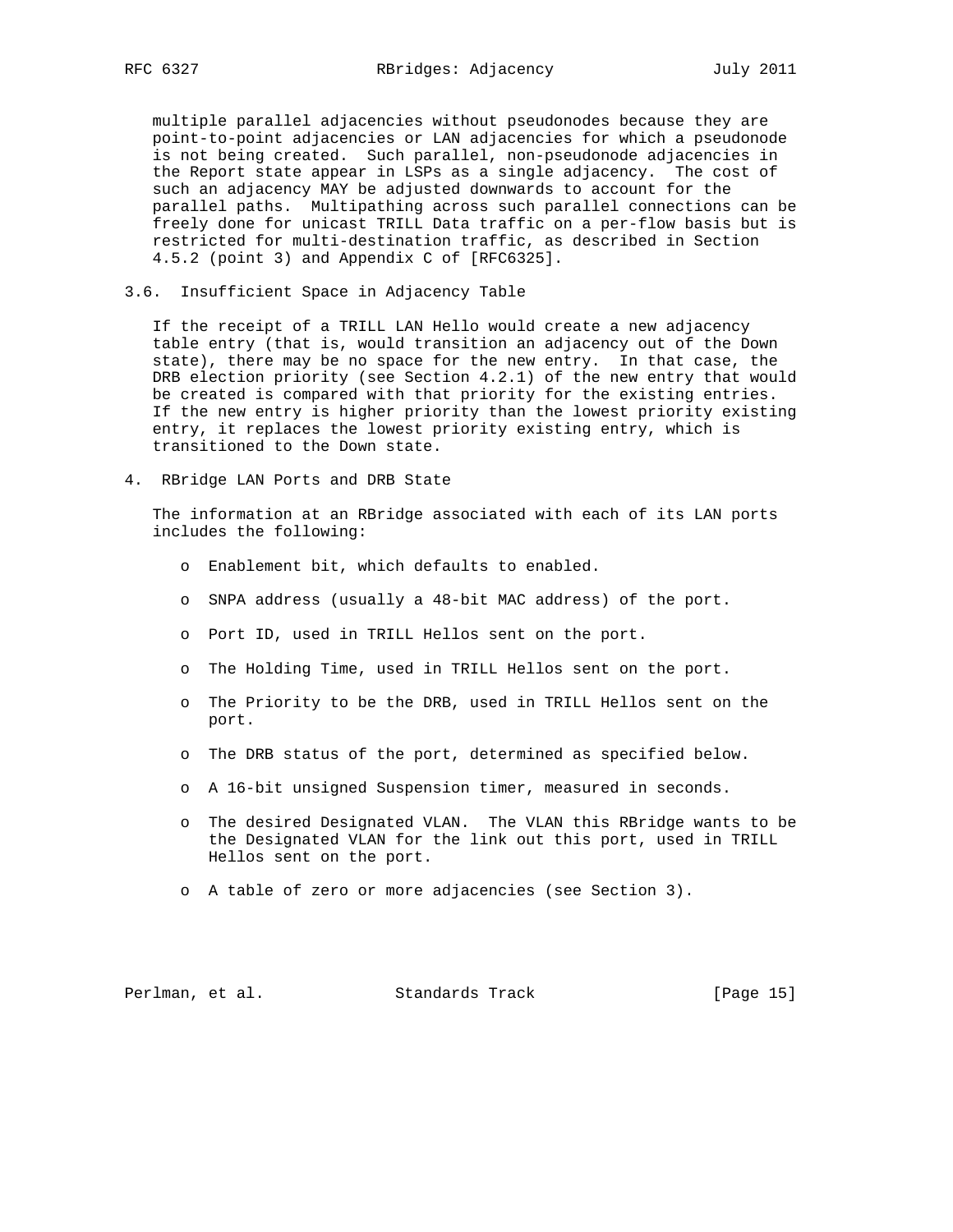4.1. Port Table Entries and DRB Election State

 The TRILL equivalent of the DIS (Designated Intermediate System) on a link is the DRB or Designated RBridge. The DRB election state machinery is described below.

Each RBridge port is in one of the following four DRB states:

Down:

 The port is operationally down. It might be administratively disabled or down at the link layer. In this state, there will be no adjacency table entries for the port, and no TRILL Hellos or other IS-IS PDUs or TRILL Data frames are accepted or transmitted.

Suspended:

 Operation of the port is suspended because there is a higher priority port on the link with the same MAC (SNPA) address. This is the same as the down state with the exception that TRILL Hellos are accepted for the sole purpose of determining whether to change the value of the Suspension timer for the port as described below.

#### DRB:

 The port is the DRB and can receive and transmit TRILL Data frames.

Not DRB:

 The port is deferring to another port on the link, which it believes is the DRB, but can still receive and transmit TRILL Data frames.

## 4.2. DRB Election Events

The following events can change the DRB state of a port:

- D1. Expiration of the suspension timer while the port is in the Suspended state or the enablement of the port.
- D2. Adjacency table for the port changes, and there are now entries for one or more other RBridge ports on the link that appear to be higher priority to be the DRB than the local port.
- D3. The port is not Down or Suspended, and the adjacency table for the port changes, so there are now no entries for other RBridge ports on the link that appear to be higher priority to be the DRB than the local port.

Perlman, et al. Standards Track [Page 16]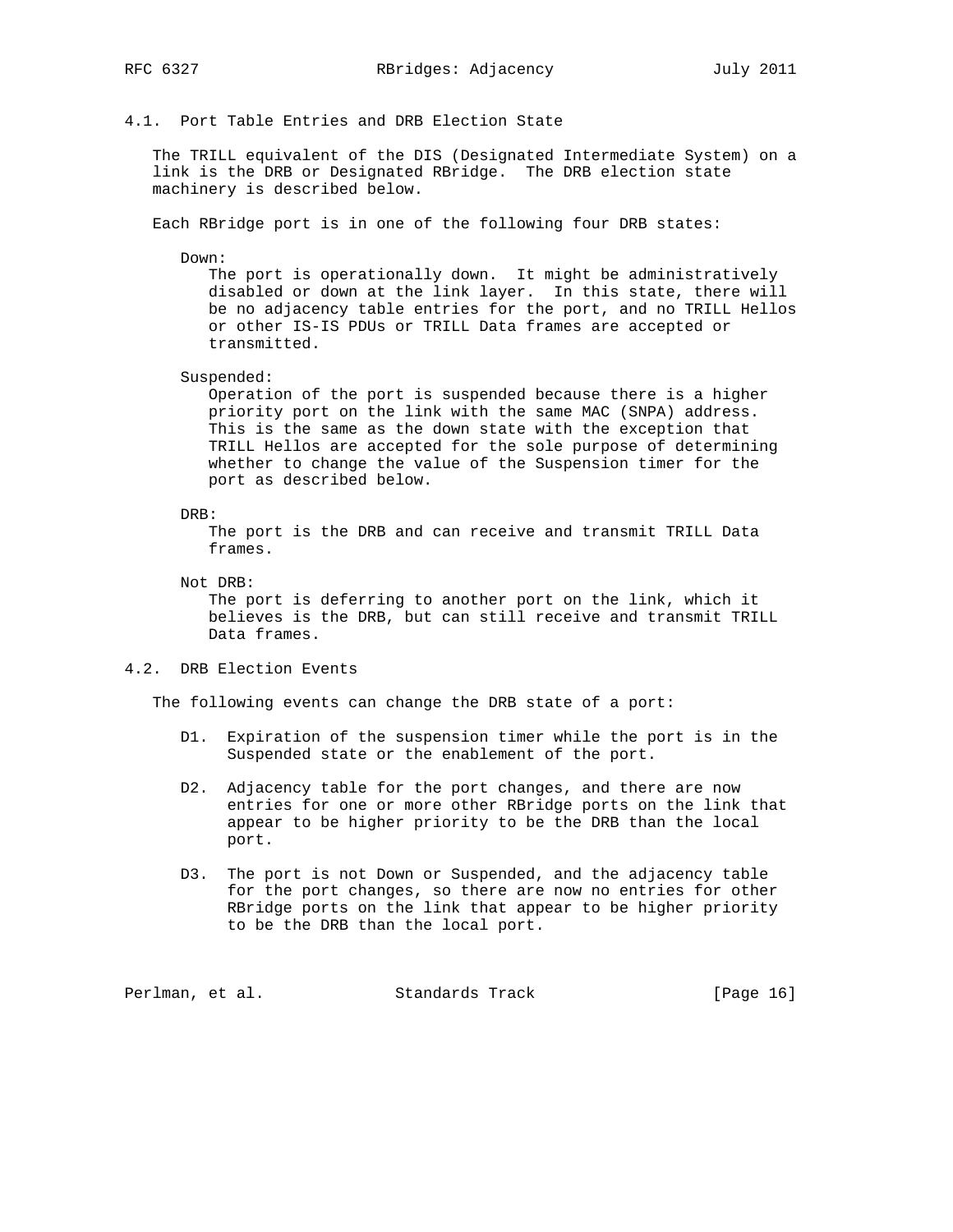- - D4. Receipt of a TRILL Hello with the same MAC address (SNPA) as the receiving port and higher priority to be the DRB as described for event A0.
	- D5. The port becomes operationally down.

 Event D1 is considered to occur on RBridge boot if the port is administratively and link-layer enabled.

 Event D4 causes the port to enter the Suspended state and all adjacencies for the port to be discarded (transitioned to the Down state). If the port was in some state other than Suspended, the suspension timer is set to the Holding Time in the Hello that causes event D4. If it was in the Suspended state, the suspension timer is set to the maximum of its current value and the Holding Time in the Hello that causes event D4.

4.2.1. DRB Election Details

 Events D2 and D3 constitute losing and winning the DRB election at the port, respectively.

 The candidates for election are the local RBridge and all RBridges with which there is an adjacency on the port in an adjacency state other than Down state. The winner is the RBridge with highest priority to be the DRB, as determined from the 7-bit priority field in that RBridge's Hellos received and the local port's priority to be the DRB field, with MAC (SNPA) address as a tiebreaker, Port ID as a secondary tiebreaker, and System ID as a tertiary tiebreaker. These fields are compared as unsigned integers with the larger magnitude being considered higher priority.

 Resort to the secondary and tertiary tiebreakers should only be necessary in rare circumstances when multiple ports have the same priority and MAC (SNPA) address and some of them are not yet suspended. For example, RB1, that has low priority to be the DRB on the link, could receive Hellos from two other ports on the link that have the same MAC address as each other and are higher priority to be the DRB. One of these two ports with the same MAC address will be suspended, cease sending Hellos, and the Hello from it received by RB1 will eventually time out. But, in the meantime, RB1 can use the tiebreakers to determine which port is the DRB and thus which port's Hello to believe for such purposes as setting the Designated VLAN on the link.

Perlman, et al. Standards Track [Page 17]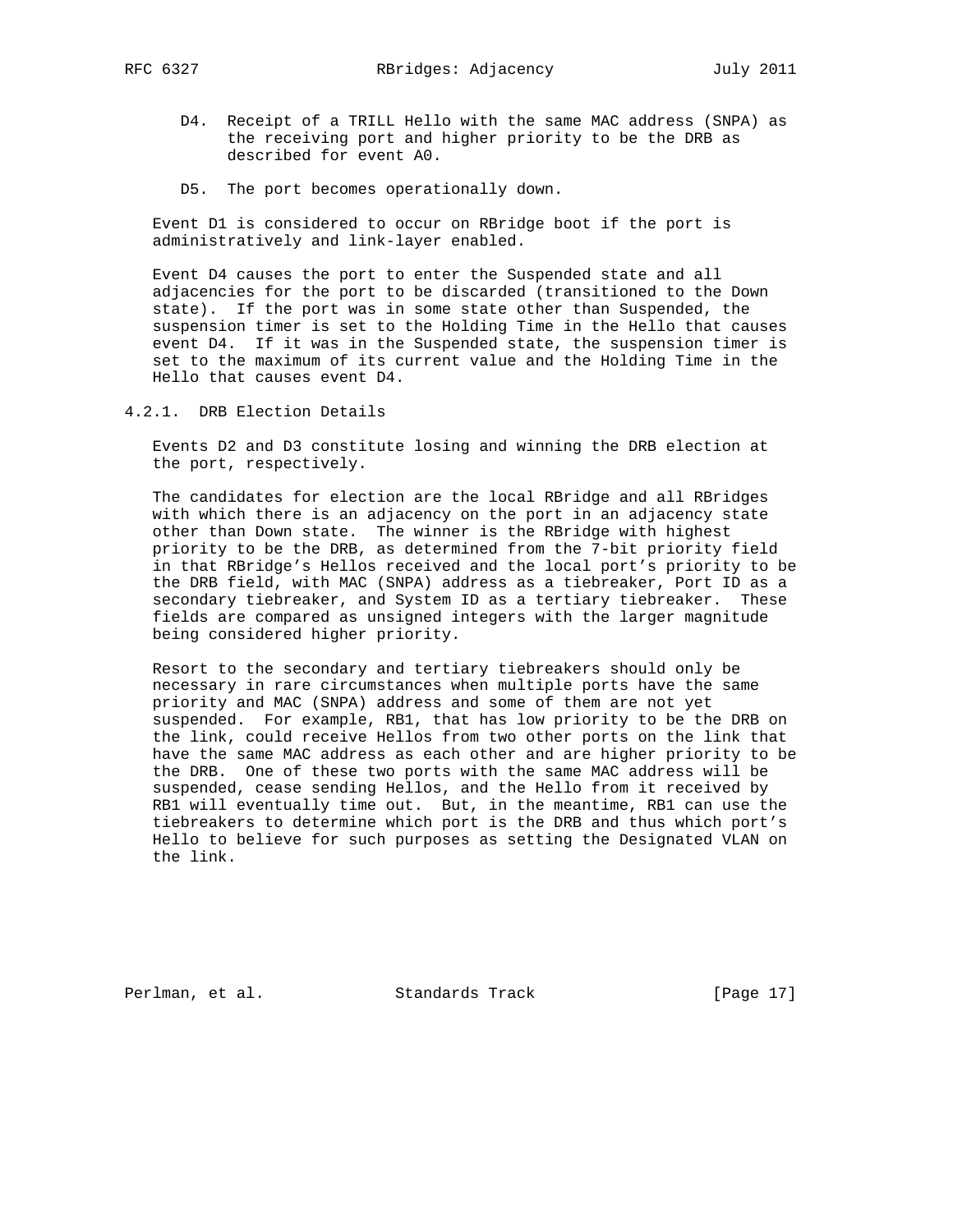## 4.2.2. Change in DRB

 Events D2 and D3 result from a change in the apparent DRB on the link. Unnecessary DRB changes should be avoided, especially on links offering native frame service, as a DRB change will generally cause a transient interruption to native frame service.

 If a change in the DRB on the link changes the Designated VLAN on the link, the actions specified in Section 4.2.3 are taken.

 If an RBridge changes in either direction between being the Designated RBridge and not being the Designated RBridge at a port, this will generally change the VLANs on which Hellos are sent by that RBridge on that port as specified in Section 4.4.3 of [RFC6325].

4.2.3. Change in Designated VLAN

 Unnecessary changes in the Designated VLAN on a link should be avoided because a change in the Designated VLAN can cause a transient interruption to TRILL Data forwarding on the link. When practical, all RBridge ports on a link should be configured with the same desired Designated VLAN so that, in case the winner of the DRB election changes, for any reason, the Designated VLAN will remain the same.

 If an RBridge detects a change in Designated VLAN on a link, then, for all adjacency table entries for a port to that link, the RBridge takes the following steps in the order given:

- o The non-Designated VLAN Hello Holding timer is set to the maximum of its time to expiration and the current time to expiration of the Designated VLAN Hello Holding timer.
- o The Designated VLAN Hello Holding timer is then set to expired (if necessary), and an event A5 occurs for the adjacency (see Section 3.3).

 If the Designated VLAN for a link changes, this will generally change the VLANs on which Hellos are sent by an RBridge port on that link as specified in Section 4.4.3 of [RFC6325].

4.3. State Table and Diagram

 The table below shows the transitions between the DRB states defined above based on the events defined above:

Perlman, et al. Standards Track [Page 18]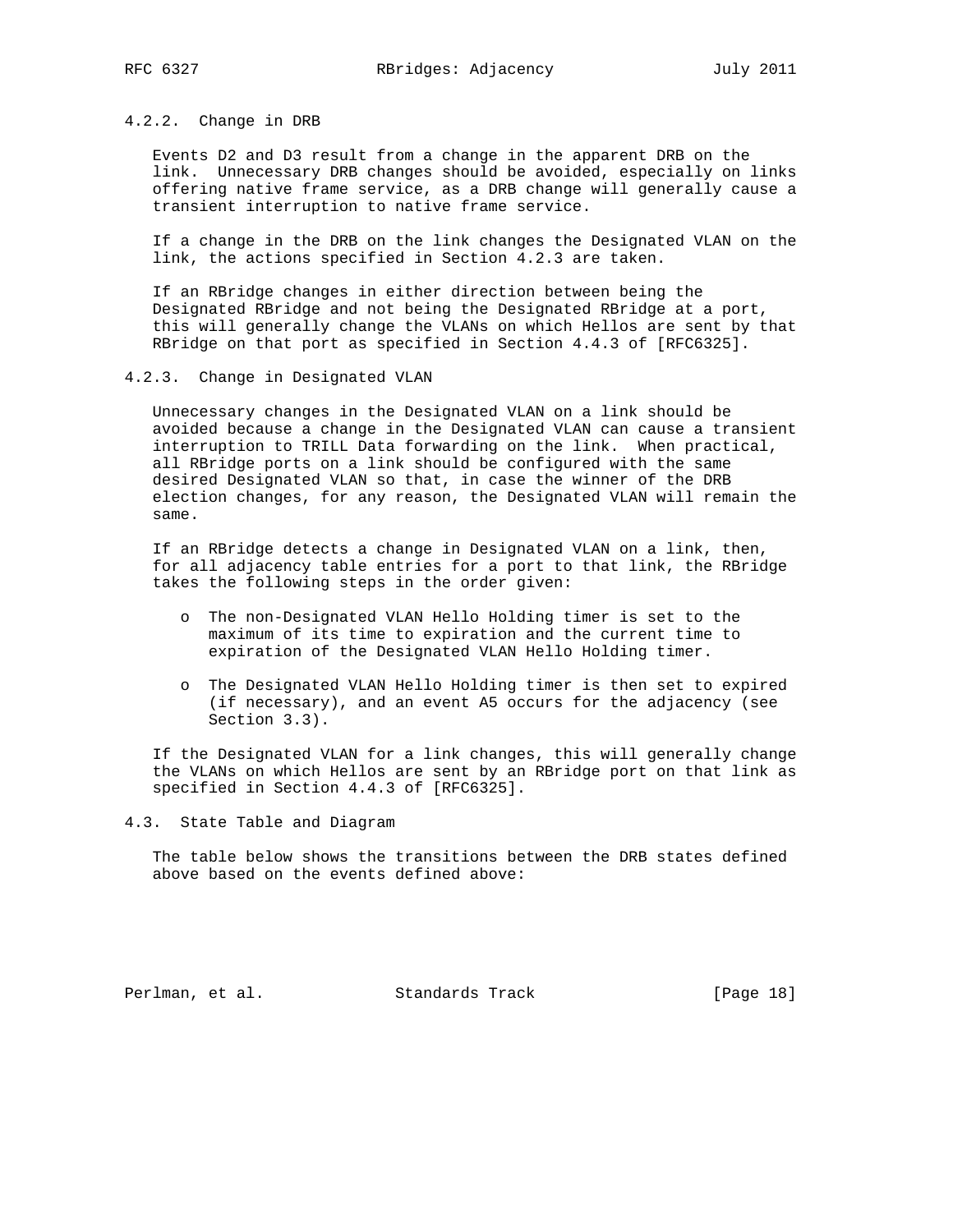| Event          | Down | Suspend    | <b>DRB</b> | Not DRB |
|----------------|------|------------|------------|---------|
| D1             | DRB  | <b>DRB</b> | N/A        | N/A     |
| D <sub>2</sub> | N/A  | N/A        | Not DRB    | Not DRB |
| D3             | N/A  | N/A        | <b>DRB</b> | DRB     |
| D4             | N/A  | Suspend    | Suspend    | Suspend |
| D5             | Down | Down       | Down       | Down    |

 N/A indicates that the event to the left is Not Applicable in the state at the top of the column.

 The diagram below presents the same information as in the state table:



Perlman, et al. Standards Track [Page 19]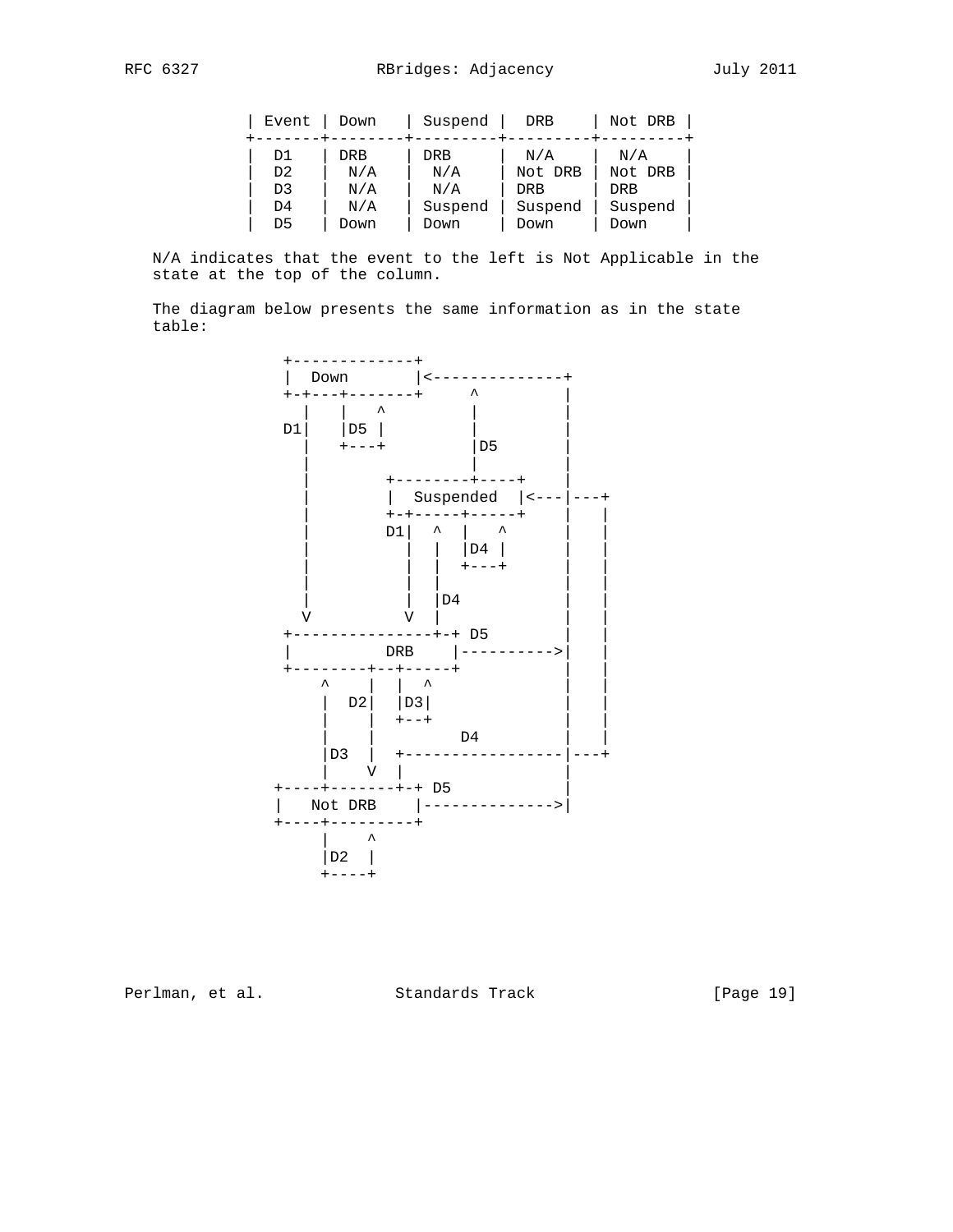# 5. MTU Matching

 The purpose of MTU testing is to ensure that the links used in the campus topology can pass TRILL IS-IS and Data frames at the RBridge campus MTU.

 An RBridge, RB1, determines the desired campus link MTU by calculating the minimum of its originatingL1LSPBufferSize and the originatingL1LSPBufferSize of other RBridges in the campus, as advertised in the link state database, but not less than 1,470 bytes. Although originatingL1LSPBufferSize in Layer 3 [IS-IS] is limited to the range 512 to 1,492 bytes inclusive, in TRILL it is limited to the range 1,470 to 65,535 bytes inclusive.

 Although MTU testing is optional, it is mandatory for an RBridge to respond to an MTU-probe PDU with an MTU-ack PDU [RFC6325] [RFC6326]. Use of multicast or unicast for MTU-probe and MTU-ack is an implementation choice. However, the burden on the link is generally minimized by multicasting MTU-probes when a response from all other RBridges on the link is desired, such as when initializing or re confirming MTU, unicasting MTU-probes when a response from a single RBridge is desired, such as one that has just been detected on the link, and unicasting all MTU-ack frames.

 RB1 can test the MTU size to RB2 as described in Section 4.3.2 of [RFC6325]. For this purpose, MTU testing is only done in the Designated VLAN. An adjacency that fails the MTU test at the campus MTU will not enter the Report state or, if the adjacency is in that state, it leaves that state. Thus, an adjacency failing the MTU test will not be reported by the RBridge performing the test. Since inclusion in least-cost route computation requires the adjacency to be reported by both ends, as long as the MTU failure is noticed by the RBridge at either end of the adjacency, it will not be so used.

 If it tests MTU, RB1 reports the largest size for which the MTU test succeeds or a flag indicating that it fails at the campus MTU. This report always appears with the neighbor in RB1's TRILL Neighbor TLV. RB1 MAY also report this with the adjacency in an Extended Reachability TLV in RB1's LSP. RB1 MAY choose to test MTU sizes greater than the desired campus MTU as well as the desired campus MTU.

 Most types of TRILL IS-IS frames, such as LSPs, can make use of the campus MTU. The exceptions are TRILL Hellos, which must be kept small for loop safety, and the MTU PDUs, whose size must be adjusted appropriately for the tests being performed.

Perlman, et al. Standards Track [Page 20]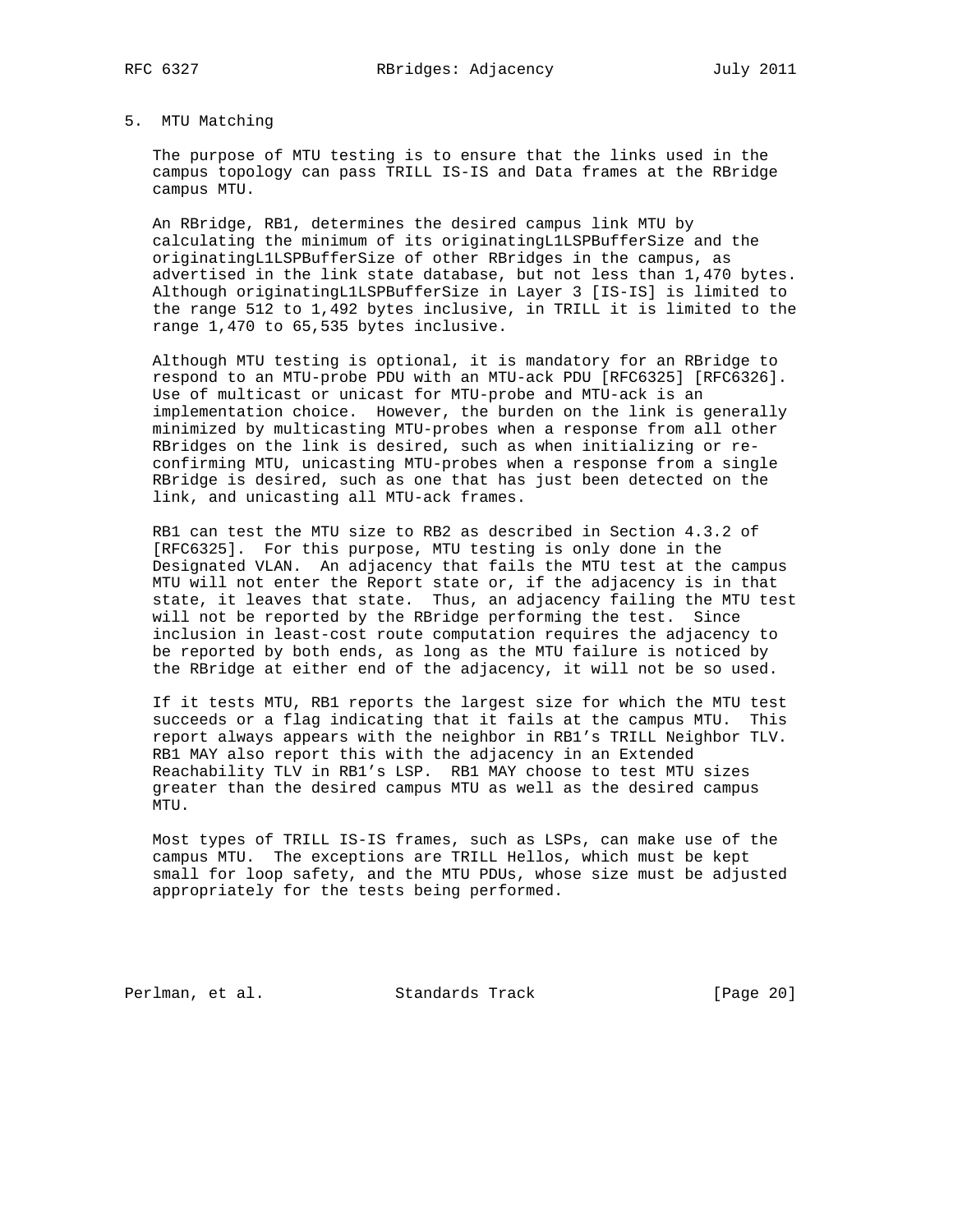# 6. Pseudonodes

 The Designated RBridge (DRB), determined as described above, controls whether a pseudonode will be used on a link.

 If the DRB sets the bypass pseudonode bit in its TRILL LAN Hellos, the RBridges on the link (including the DRB) just directly report all their adjacencies on the LAN that are in the Report state. If the DRB does not set the bypass pseudonode bit in its TRILL Hellos, then (1) the DRB reports in its LSP its adjacency to the pseudonode, (2) the DRB sends LSPs on behalf of the pseudonode in which it reports adjacency to all other RBridges on the link where it sees that adjacency in the Report state, and (3) all other RBridges on the link report their adjacency to the pseudonode if they see their adjacency to the DRB as being in the Report state and do not report any other adjacencies on the link. Setting the bypass pseudonode bit has no effect on how LSPs are flooded on a link. It only affects what LSPs are generated.

 It is anticipated that many links between RBridges will actually be point-to-point, in which case using a pseudonode merely adds to the complexity. For example, if RB1 and RB2 are the only RBridges on the link, and RB1 is DRB, then if RB1 creates a pseudonode that is used, there are 3 LSPs: for, say, RB1.25 (the pseudonode), RB1, and RB2, where RB1.25 reports connectivity to RB1 and RB2, and RB1 and RB2 each just say they are connected to RB1.25. Whereas if DRB RB1 sets the bypass pseudonode bit in its Hellos, then there will be only 2 LSPs: RB1 and RB2 each reporting connectivity to each other.

 A DRB SHOULD set the bypass pseudonode bit in its Hellos if it has not seen at least two simultaneous adjacencies in the Report state since it last rebooted or was reset by network management.

7. TRILL-Hello Reception and Transmission

 This section provides further details on the receipt and transmission of TRILL LAN Hellos.

 TRILL LAN Hellos, like all TRILL IS-IS frames, are primarily distinguished from Layer 3 IS-IS frames by being sent to the All-IS-IS-RBridges multicast address (01-80-C2-00-00-41). TRILL IS-IS frames also have the L2-IS-IS Ethertype (0x22F4) and are Ethertype encoded.

 Although future extensions to TRILL may include use of Level 2 IS-IS, [RFC6325] specifies TRILL using a single Level 1 Area with Area Address zero (see Section 4.2 of [RFC6326]).

Perlman, et al. Standards Track [Page 21]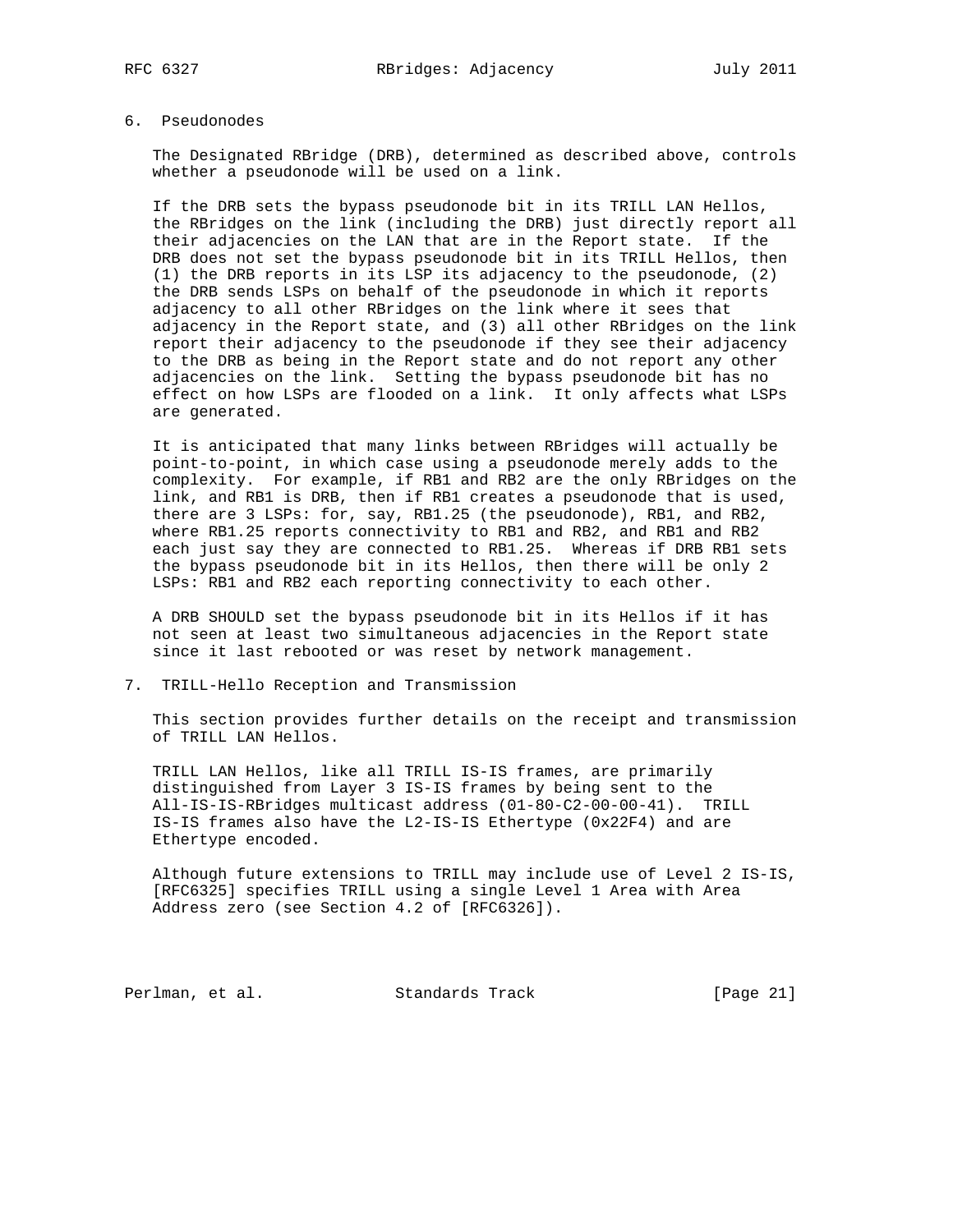IS-IS Layer 3 routers are frequently connected to other Layer 3 routers that are part of a different routing domain. In that case, the externalDomain flag (see [IS-IS]) is normally set for the port through which such a connection is made. The setting of this flag to "true" causes no IS-IS PDUs to be sent out the port and any IS-IS PDUs received to be discarded, including Hellos. RBridges operate in a different environment where all neighbor RBridges merge into a single campus. For loop safety, RBridges do not implement the externalDomain flag or implement it with the fixed value "false". They send and receive TRILL LAN Hellos on every port that is not disabled or configured as point-to-point.

7.1. Transmitting TRILL Hellos

 TRILL LAN Hellos are sent with the same timing as Layer 3 IS-IS LAN Hellos [IS-IS]; however, no Hellos are sent if a port is in the Suspended or Down states.

 TRILL-Hello PDUs SHOULD NOT be padded and MUST NOT be sent exceeding 1,470 octets; however, a received TRILL Hello longer than 1,470 octets is processed normally.

TRILL-Hello PDU headers MUST conform to the following:

- o Maximum Area Addresses equal to 1.
- o Circuit Type equal to 1.

 Each TRILL Hello MUST contain an Area Addresses TLV listing only the single Area zero, and an MT Port Capabilities TLV containing a VLAN- FLAGS sub-TLV [RFC6326]. If a Protocols Supported TLV is present, it MUST list the TRILL NLPID (0xC0).

 The TRILL Neighbor TLV sent in a Hello MUST show the neighbor information, as sensed by the transmitting RBridge, for the VLAN on which the Hello is sent. Since implementations conformant to this document maintain such information on a per-VLAN basis only for the Designated VLAN, such implementations only send the TRILL Neighbor TLV in TRILL Hellos on the Designated VLAN.

 It is RECOMMENDED that, if there is sufficient room, a TRILL Neighbor TLV or TLVs, as described in Section 4.4.2.1 of [RFC6325], covering the entire range of MAC addresses and listing all adjacencies with a non-zero Designated VLAN Hello Holding time, or an empty list of neighbors if there are no such adjacencies, be in TRILL Hellos sent on the Designated VLAN. If this is not possible, then TRILL Neighbor TLV's covering sub-ranges of MAC addresses should be sent so that the entire range is covered reasonably promptly. Delays in sending TRILL

Perlman, et al. Standards Track [Page 22]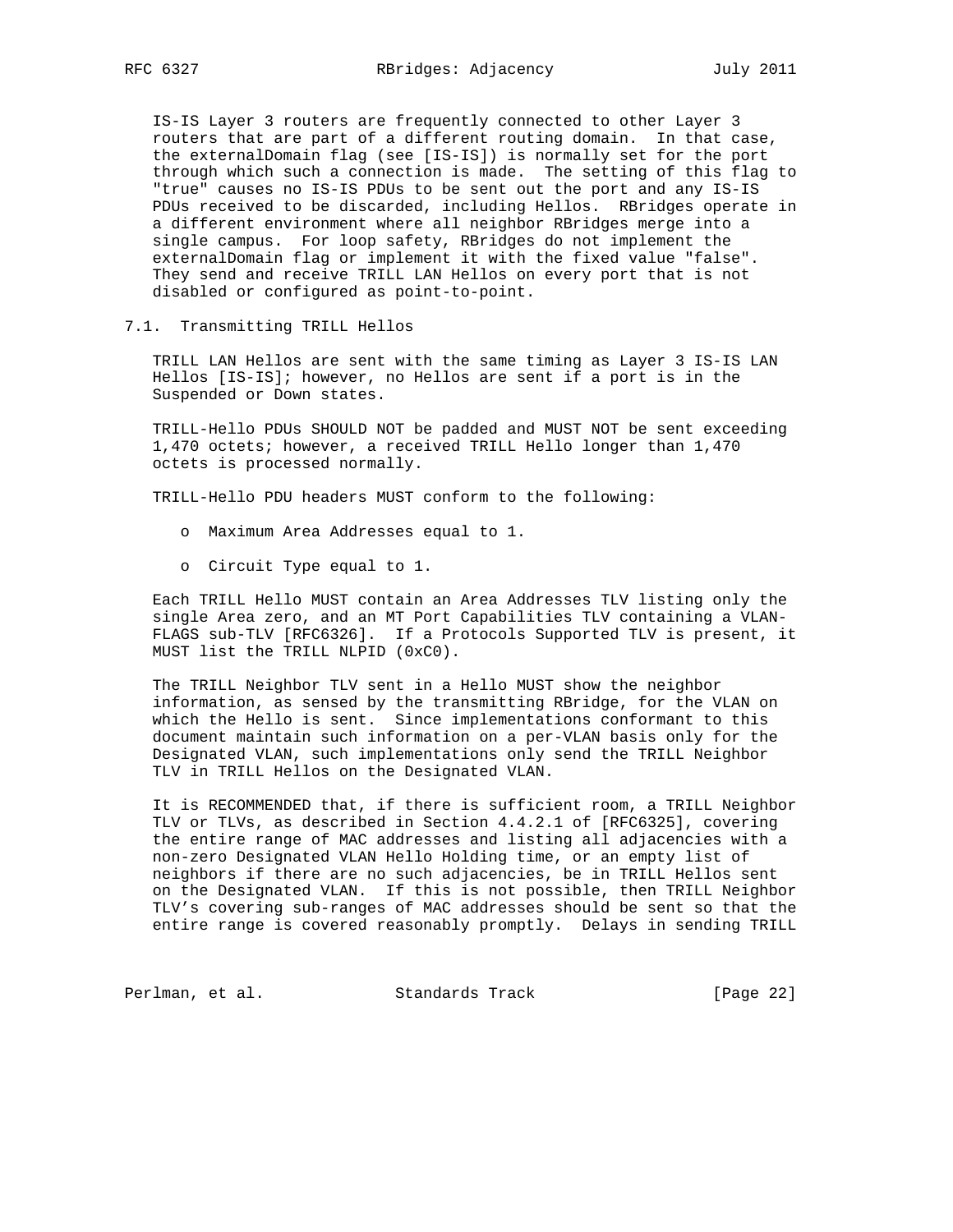Neighbor TLVs will delay the advancement of adjacencies to the Report state and the discovery of some link failures. Rapid (for example, sub-second) detection of link or node failures is best addressed with a protocol designed for that purpose, such as Bidirectional Forwarding Detection (BFD) [RFC5880], use of which with TRILL will be specified in a separate document.

 To ensure that any RBridge RB2 can definitively determine whether RB1 can hear RB2, RB1's neighbor list MUST eventually cover every possible range of IDs, that is, within a period that depends on RB1's policy and not necessarily within any specific period such as its Holding Time. In other words, if X1 is the smallest ID reported in one of RB1's neighbor lists, and the "smallest" flag is not set, then X1 MUST appear in a different neighbor list as well, as the largest ID reported in that fragment. Or lists may overlap, as long as there is no gap, such that some range, say between Xi and Xj, never appears in any list.

 A TRILL Hello MAY also contain any TLV permitted in a Layer 3 IS-IS Hello. TLVs that are unsupported/unknown are ignored.

7.2. Receiving TRILL Hellos

 Assuming a frame has the All-IS-IS-RBridges multicast address and L2-IS-IS Ethertype, it will be examined to see if it appears to be an IS-IS PDU. If so, and it appears to be a LAN Hello PDU, the following tests are performed.

- o If the Circuit Type field is not 1, the PDU is discarded.
- o If the PDU does not contain an Area Address TLV or it contains an Area Address TLV that is not the single Area Address zero, it is discarded.
- o If the Hello includes a Protocols Supported TLV that does not list the TRILL NLPID (0xC0), it is discarded. It is acceptable if there is no Protocols Supported TLV present.
- o If the Hello does not contain an MT Port Capabilities TLV containing a VLAN-FLAGS sub-TLV [RFC6326], it is discarded.
- o If the maximumAreaAddresses field of the PDU is not 1, it is discarded.
- o If IS-IS authentication is in use on the link and the PDU either has no Authentication TLV or validation of that Authentication TLV fails, it is discarded.

Perlman, et al. Standards Track [Page 23]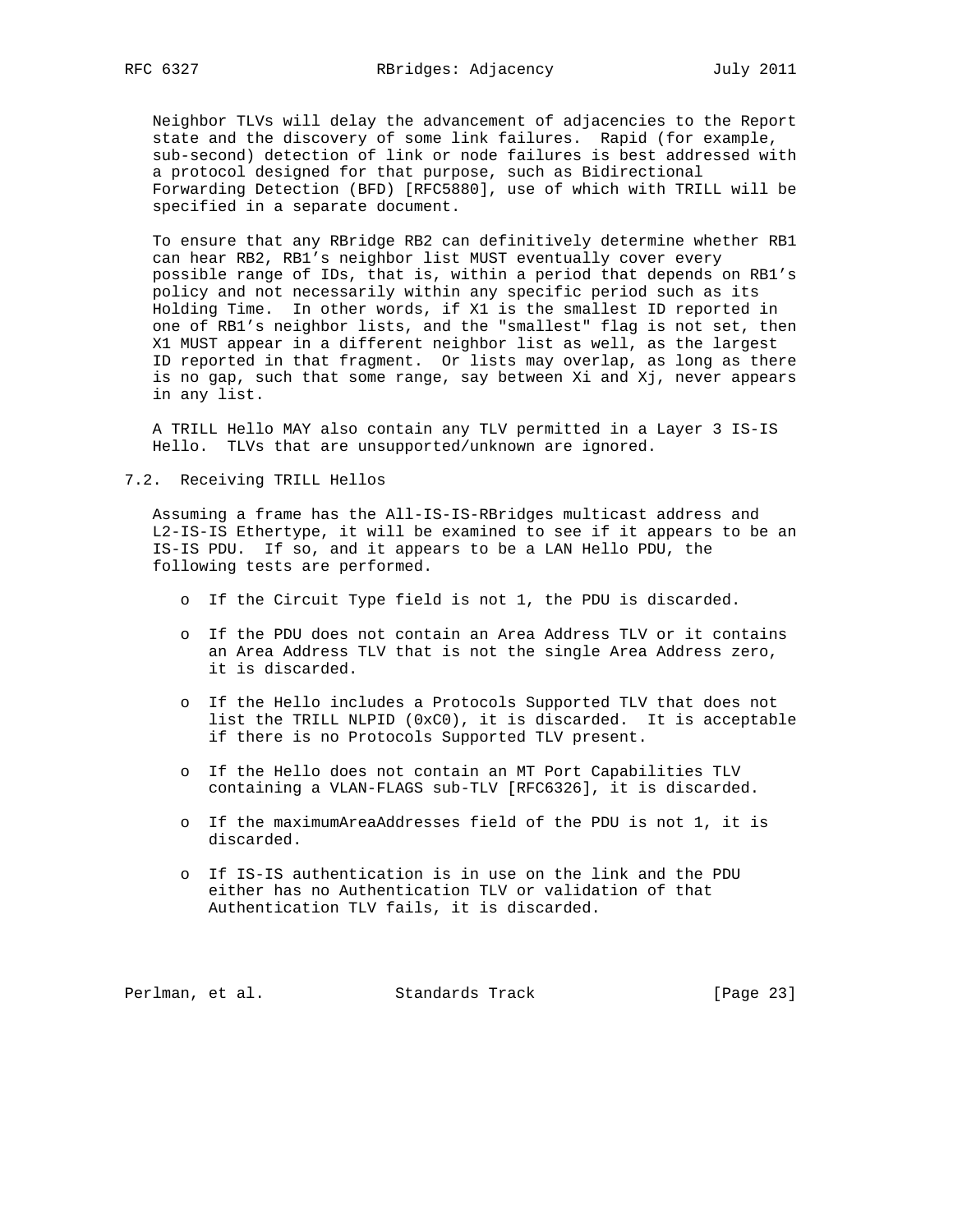If none of the rules in the list above has been satisfied, and the frame is parseable, it is assumed to be a well-formed TRILL Hello received on the link. It is treated as an event A0, A1, A2, or A3 based on the criteria listed in Section 3.3.

8. Multiple Ports on the Same Link

 It is possible for an RBridge RB1 to have multiple ports on the same link that are not in the Suspended state. It is important for RB1 to recognize which of its ports are on the same link. RB1 can detect this condition based on receiving TRILL LAN Hello messages with the same LAN ID on multiple ports.

 The DRB election is port-based (see Section 4) and only the Hellos from the elected port can perform certain functions such as dictating the Designated VLAN or whether a pseudonode will be used; however, the election also designates the RBridge with that port as DRB for the link. An RBridge may choose to load split some tasks among its ports on the link if it has more than one and it is safe to do so as described in Section 4.4.4 of [RFC6325].

9. Security Considerations

 This memo provides improved documentation of some aspects of the TRILL base protocol standard, particularly four aspects of the TRILL LAN Hello protocol. It does not change the security considerations of the TRILL base protocol. See Section 6 of [RFC6325].

- 10. References
- 10.1. Normative References
	- [IS-IS] ISO/IEC 10589:2002, Second Edition, "Intermediate System to Intermediate System Intra-Domain Routing Exchange Protocol for use in Conjunction with the Protocol for Providing the Connectionless-mode Network Service (ISO 8473)", 2002.
	- [RFC1195] Callon, R., "Use of OSI IS-IS for routing in TCP/IP and dual environments", RFC 1195, December 1990.
	- [RFC2119] Bradner, S., "Key words for use in RFCs to Indicate Requirement Levels", BCP 14, RFC 2119, March 1997.
	- [RFC6325] Perlman, R., D. Eastlake, D. Dutt, S. Gai, and A. Ghanwani, "RBridges: Base Protocol Specification", RFC 6325, July 2011.

| Perlman, et al.<br>Standards Track | [Page $24$ ] |  |
|------------------------------------|--------------|--|
|------------------------------------|--------------|--|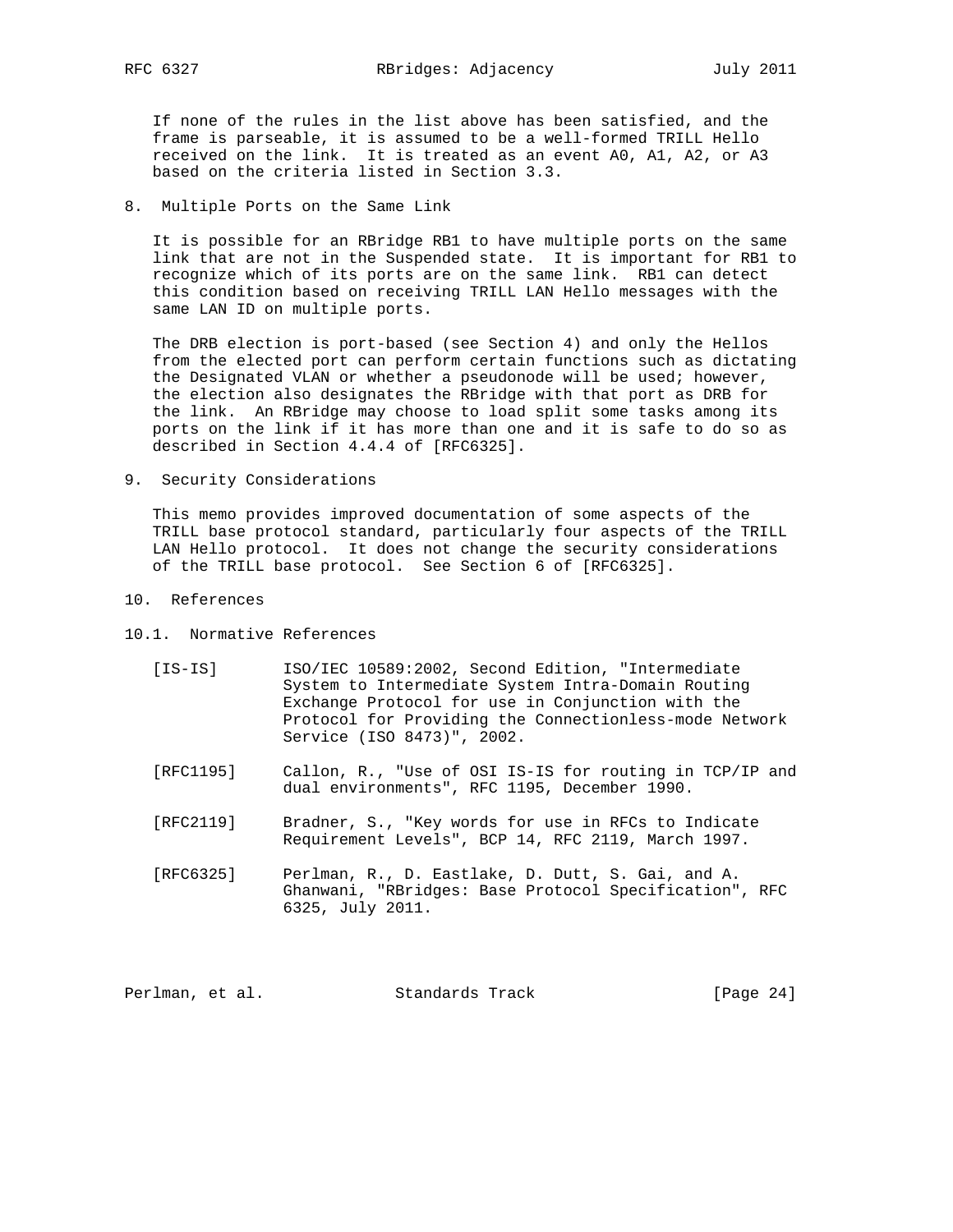- [RFC6326] Eastlake, D., Banerjee, A., Dutt, D., Perlman, R., and A. Ghanwani, "TRILL Use of IS-IS", RFC 6326, July 2011.
- 10.2. Informative References
	- [802.1AX] "IEEE Standard for Local and metropolitan area networks / Link Aggregation", 802.1AX-2008, 1 January 2008.
	- [802.1Q-2005] "IEEE Standard for Local and metropolitan area networks / Virtual Bridged Local Area Networks", 802.1Q-2005, 19 May 2006.
	- [FCoE] From www.t11.org discussion of "FCoE Max Size" generated from T11/09-251v1, 04/27/2009, "FCoE frame or FCoE PDU".
	- [RFC3719] Parker, J., Ed., "Recommendations for Interoperable Networks using Intermediate System to Intermediate System (IS-IS)", February 2004.
	- [RFC5880] Katz, D. and D. Ward, "Bidirectional Forwarding Detection (BFD)", RFC 5880, June 2010.
- 11. Acknowledgements

 The authors of [RFC6325], those listed in the Acknowledgements section of [RFC6325], and the contributions of Jari Arkko, Ayan Banerjee, Les Ginsberg, Sujay Gupta, David Harrington, Pete McCann, Erik Nordmark, and Mike Shand, to this document, are hereby acknowledged.

Perlman, et al. Standards Track [Page 25]